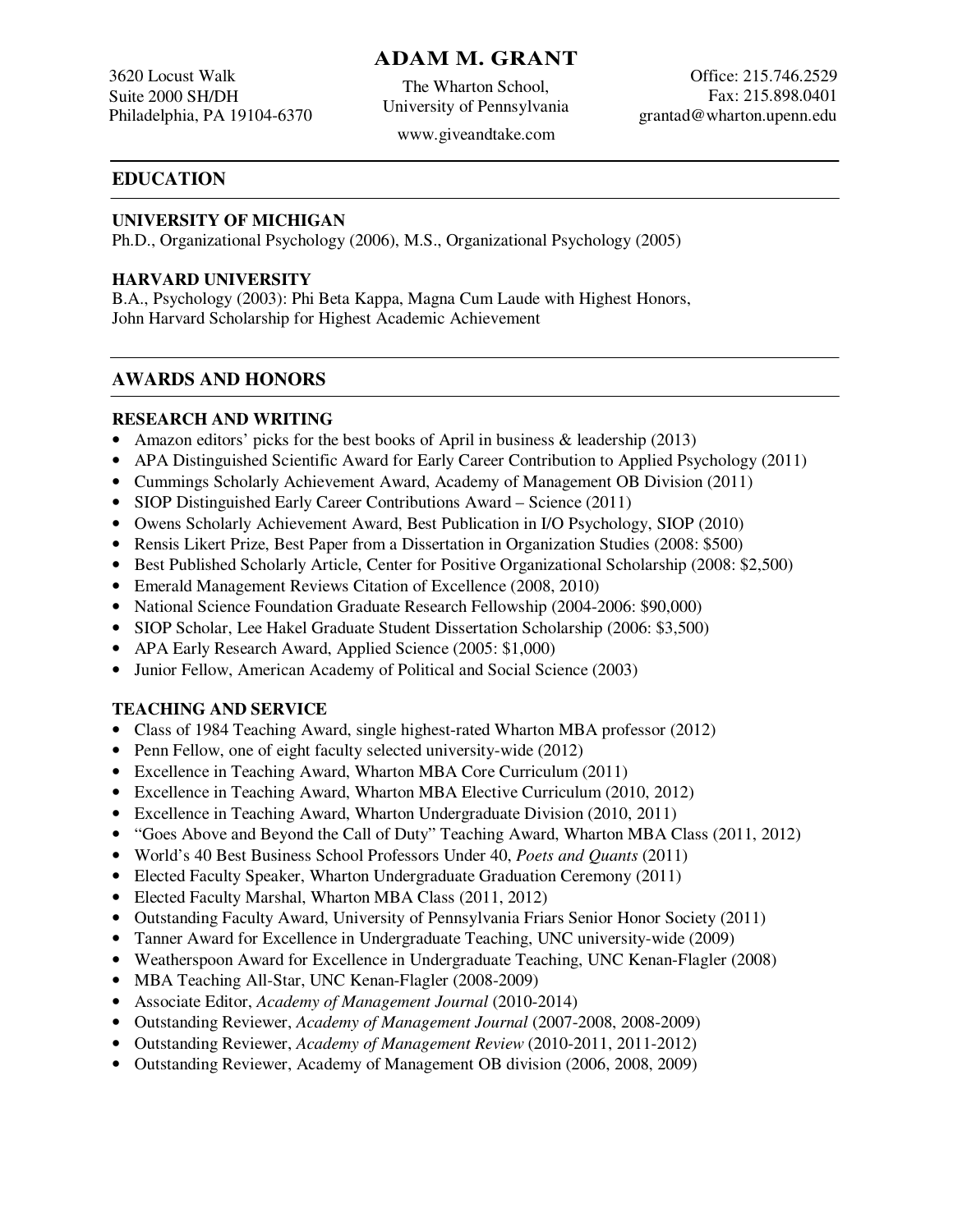## **ACADEMIC POSITIONS**

#### **THE WHARTON SCHOOL OF BUSINESS, UNIVERSITY OF PENNSYLVANIA (Philadelphia)**

- Professor of Management (starting July 2013)
- Class of 1965 Chair (2013-present)
- Associate Professor of Management, with tenure (2011-2013)
- Associate Professor of Management (2009-2011)

#### **UNIVERSITY OF NORTH CAROLINA (Chapel Hill)**

- Assistant Professor of Organizational Behavior, Kenan-Flagler Business School (2007-2009)
- Willard J. Graham Fellow, Kenan-Flagler Business School (2008-2009)

#### **UNIVERSITY OF SHEFFIELD (United Kingdom)**

• Visiting Scholar, Institute of Work Psychology (2007)

#### **UNIVERSITY OF MICHIGAN (Ann Arbor)**

- Adjunct Assistant Professor of Management & Organizations, Ross School of Business (2006-2007)
- Lecturer, Organizational Studies Program, College of Literature, Science, & Arts (2006-2007)
- Graduate Student Instructor, Psychology and Organizational Studies (2005-2006)

#### **HARVARD UNIVERSITY (Cambridge)**

- Senior research officer, Brian Little's personal projects interest group (2002-2003)
- Research coordinator and research assistant, Ellen Langer's social psychology laboratory (2000-2003)

#### **PUBLICATIONS**

#### **BOOK**

68. **Grant, A. M.** 2013. *Give and Take: A Revolutionary Approach to Success*. New York: Viking Press.

#### **KEY REFEREED ARTICLES: PROSOCIAL MOTIVATION, RELATIONAL JOB DESIGN, AND PROACTIVE BEHAVIOR**

- 67. **Grant, A. M.** 2013. Rocking the boat but keeping it steady: The role of emotion regulation in employee voice. Forthcoming in the *Academy of Management Journal.*
- 66. **Grant, A. M.** 2013. Rethinking the extraverted sales ideal: The ambivert advantage. Forthcoming in *Psychological Science*.
- 65. **Grant, A. M.**, & Rothbard, N. P. 2013. When in doubt, seize the day? Security values, prosocial values, and proactivity under ambiguity. Forthcoming in the *Journal of Applied Psychology.*
- 64. Tetlock, P., Vieider, F., \*\*Patil, S. V., & **Grant, A. M.** 2013. Accountability and ideology: When left looks right and right looks left. Forthcoming in *Organizational Behavior and Human Decision Processes.*
- 63. Sonenshein, S., Dutton, J. E., **Grant, A. M.**, Sutcliffe, K., & Spreitzer, G. 2013. Growing at work: Employees' interpretations of progressive self-change in organizations. *Organization Science, 24*: 552-570.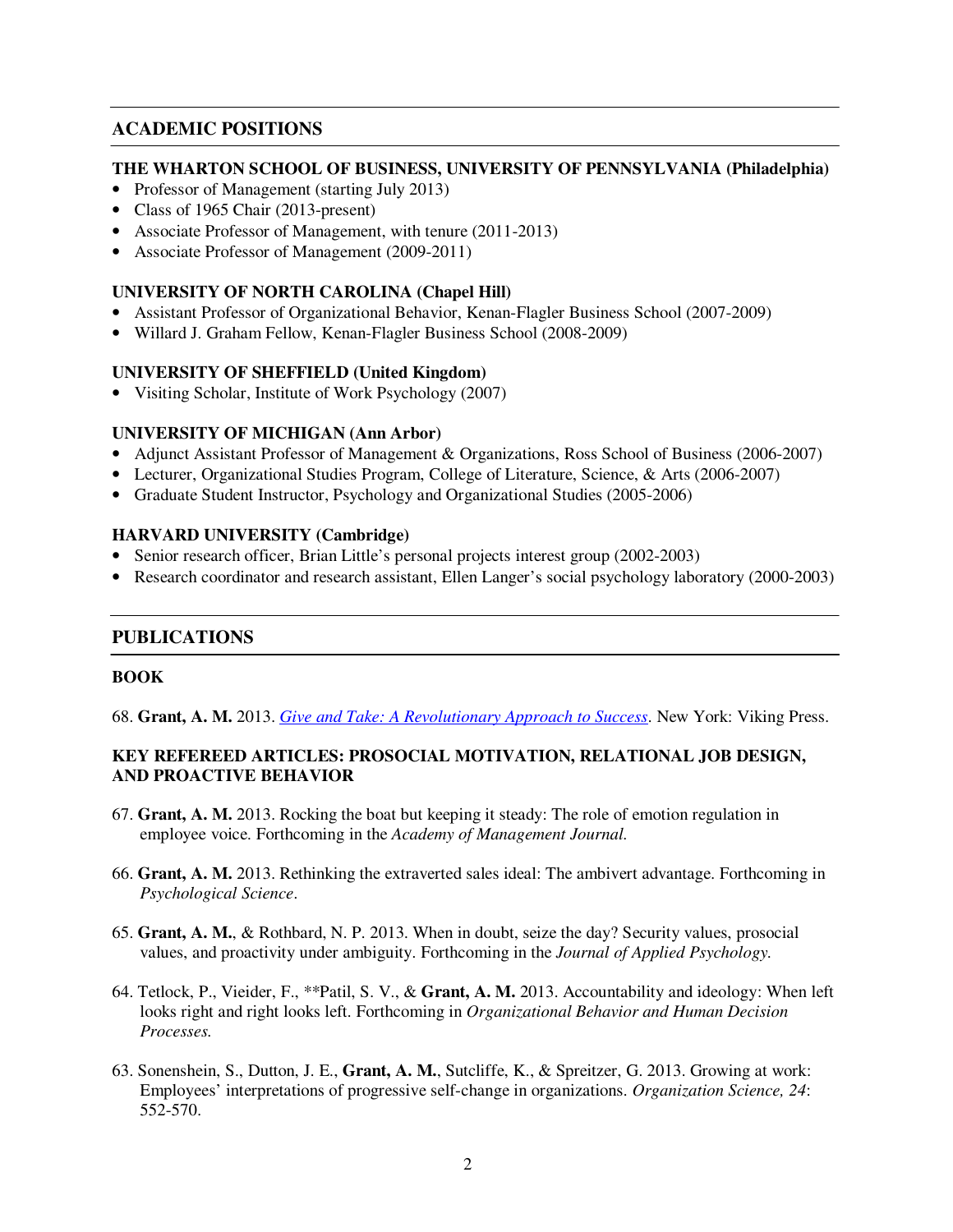- 62. **Grant, A. M.** 2012. Leading with meaning: Beneficiary contact, prosocial impact, and the performance effects of transformational leadership. *Academy of Management Journal, 55*: 458-476*.*
- 61. **Grant, A. M.** 2012. Giving time, time after time: Work design and sustained employee participation in corporate volunteering. *Academy of Management Review, 37*: 589-615*.*
- 60. **Grant, A. M.**, & \*\*Patil, S. V. 2012. Challenging the norm of self-interest: Minority influence and transitions to helping norms in work groups. *Academy of Management Review, 37*: 547-568.
- 59. **Grant, A. M.**, & Dutton, J. E. 2012. Beneficiary or benefactor: The effects of reflecting about receiving versus giving on prosocial behavior. *Psychological Science, 23*: 1033-1039.
- 58. Feiler, D. C., \*\*Tost, L. P., & **Grant, A. M.** 2012. Mixed reasons, missed givings: The costs of blending egoistic and altruistic reasons in donation requests. *Journal of Experimental Social Psychology, 48*: 1322-1328*.*
- 57. Molinsky, A., **Grant, A. M.,** & Margolis, J. 2012. The bedside manner of homo economicus: How and why priming an economic schema reduces compassion. *Organizational Behavior and Human Decision Processes, 119*: 27-37.
- 56. Sonnentag, S., & **Grant, A. M.** 2012. Doing good at work feels good at home, but not right away: When and why perceived prosocial impact predicts positive affect. *Personnel Psychology, 65*: 495- 530*.*
- 55. **Grant, A. M.**, & Hofmann, D. A. 2011. It's not all about me: Motivating hospital hand hygiene by focusing on patients. *Psychological Science, 22*: 1494-1499.
- 54. **Grant, A. M.**, Gino, F., & Hofmann, D. A. 2011. Reversing the extraverted leadership advantage: The role of employee proactivity. *Academy of Management Journal, 54*: 528-550*.*
- 53. **Grant, A. M.**, & \*\*Berry, J. W. 2011. The necessity of others is the mother of invention: Intrinsic and prosocial motivations, perspective-taking, and creativity. *Academy of Management Journal, 54*: 73-96*.*
- 52. **Grant, A. M.**, & Hofmann, D. A. 2011. Outsourcing inspiration: The performance effects of ideological messages from leaders and beneficiaries. *Organizational Behavior and Human Decision Processes, 116*: 173-187*.*
- 51. **Grant, A. M.**, Nurmohamed, S., Ashford, S. J., & Dekas, K. 2011. The performance implications of ambivalent initiative: The interplay of autonomous and controlled motivations. *Organizational Behavior and Human Decision Processes, 116*: 241-251*.*
- 50. **Grant, A. M.**, & Schwartz, B. 2011. Too much of a good thing: The challenge and opportunity of the inverted-U. *Perspectives on Psychological Science, 6*: 61-76*.*
- 49. **Grant, A. M.**, & Gino, F. 2010. A little thanks goes a long way: Explaining why gratitude expressions motivate prosocial behavior. *Journal of Personality and Social Psychology, 98*: 946-955*.*
- 48. **Grant, A. M.**, & Sonnentag, S. 2010. Doing good buffers against feeling bad: Prosocial impact compensates for negative task and self-evaluations. *Organizational Behavior and Human Decision Processes, 111*: 13-22.
- 47. \*\*Berg, J. M., **Grant, A. M.**, & Johnson, V. 2010. When callings are calling: Crafting work and leisure in pursuit of unanswered occupational callings. *Organization Science, 21*: 973-994.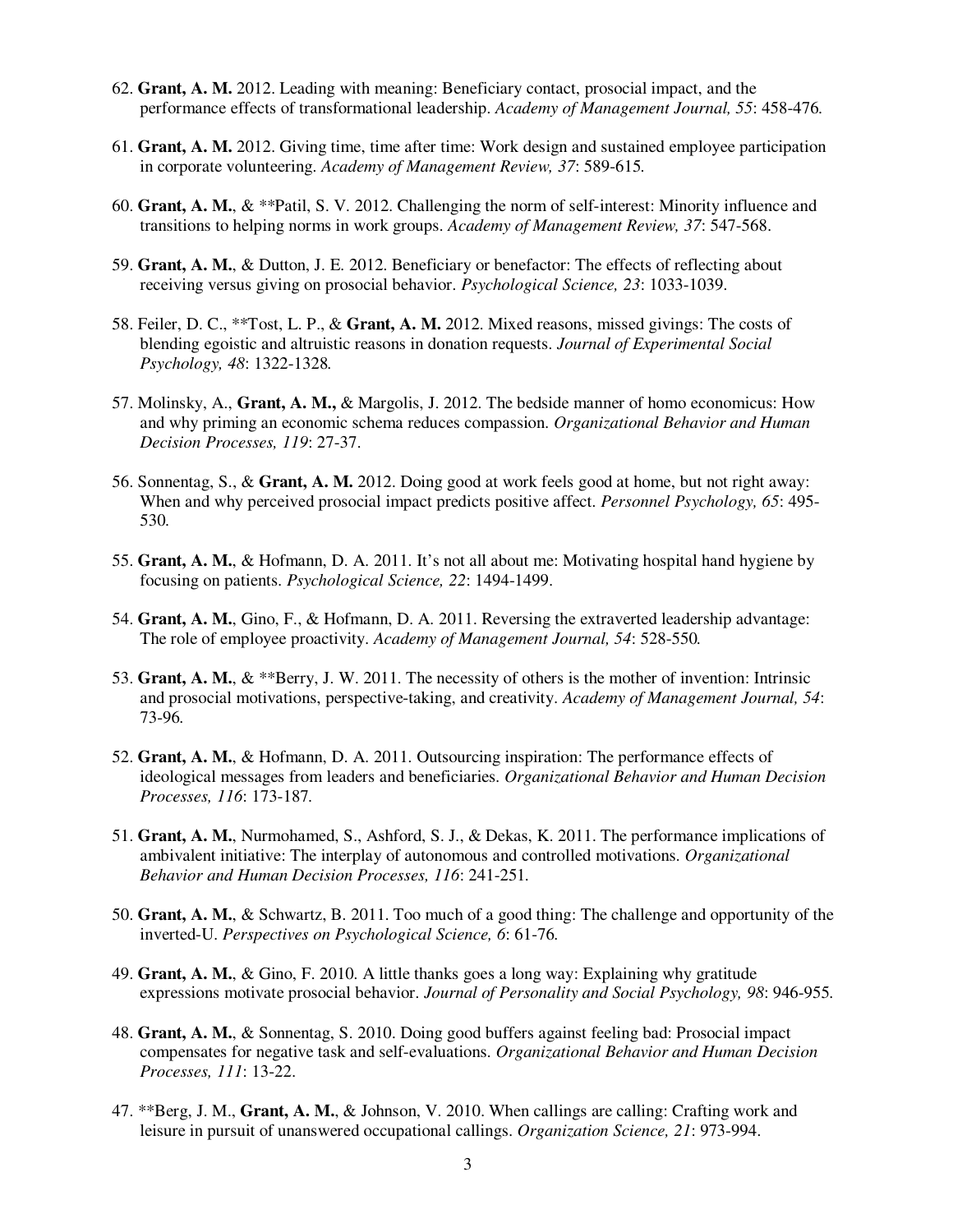- 46. **Grant, A. M.**, & Wrzesniewski, A. 2010. I won't let you down… or will I? Core self-evaluations, other-orientation, anticipated guilt and gratitude, and job performance. *Journal of Applied Psychology, 95*: 108-121*.*
- 45. **Grant, A. M.**, & Wade-Benzoni, K. 2009. The hot and cool of death awareness at work: Mortality cues, aging, and self-protective and prosocial motivations. *Academy of Management Review, 34*: 600- 622.
	- Lead article
	- Emerald Management Reviews Citation of Excellence
- 44. **Grant, A. M.**, & Parker, S. K. 2009. Redesigning work design theories: The rise of relational and proactive perspectives. *Academy of Management Annals, 3*: 317-375.
- 43. **Grant, A. M.**, & Mayer, D. M. 2009. Good soldiers and good actors: Prosocial and impression management motives as interactive predictors of affiliative citizenship behaviors. *Journal of Applied Psychology, 94*: 900-912.
- 42. **Grant, A. M.**, & \*\*Sumanth, J. J. 2009. Mission possible? The performance of prosocially motivated employees depends on manager trustworthiness. *Journal of Applied Psychology, 94*: 927-944.
- 41. Hofmann, D. A., Lei, Z., & **Grant, A. M.** 2009. Seeking help in the shadow of a doubt: The sensemaking processes underlying how nurses decide who to ask for advice. *Journal of Applied Psychology, 94*: 1261-1274.
- 40. **Grant, A. M.**, & Wall, T. D. 2009. The neglected science and art of quasi-experimentation: Why-to, when-to, and how-to advice for organizational researchers. *Organizational Research Methods, 12:*  653-686.
- 39. **Grant, A. M.**, Parker, S. K., & Collins, C. G. 2009. Getting credit for proactive behavior: Supervisor reactions depend on what you value and how you feel. *Personnel Psychology, 62*: 31-55.
- 38. **Grant, A. M.**, Dutton, J. E., & Rosso, B. 2008a. Giving commitment: Employee support programs and the prosocial sensemaking process. *Academy of Management Journal, 51*: 898-918.
- 37. **Grant, A. M.** 2008a. Does intrinsic motivation fuel the prosocial fire? Motivational synergy in predicting persistence, performance, and productivity. *Journal of Applied Psychology, 93*: 48-58.
- 36. **Grant, A. M.** 2008b. The significance of task significance: Job performance effects, relational mechanisms, and boundary conditions. *Journal of Applied Psychology*, *93*: 108-124.
	- SIOP Owens Scholarly Achievement Award, Best Publication in I/O Psychology (2010)
	- Rensis Likert Prize, Best Paper from a Dissertation in Organization Studies (2008)
- 35. **Grant, A. M.**, & Ashford, S. J. 2008. The dynamics of proactivity at work. *Research in Organizational Behavior, 28*: 3-34.
	- Lead article
	- Most cited *ROB* publication in the last 5 years (Scopus Top 10 Cited, 2010)
	- Top 25 hottest articles in *ROB* (ScienceDirect, 2009)
- 34. **Grant, A. M.** 2007. Relational job design and the motivation to make a prosocial difference. *Academy of Management Review, 32*: 393-417.
	- Fast-Breaking Paper, Top 1% Citation Increases in Economics and Business (Thomson Reuters Essential Science Indicators, 2008)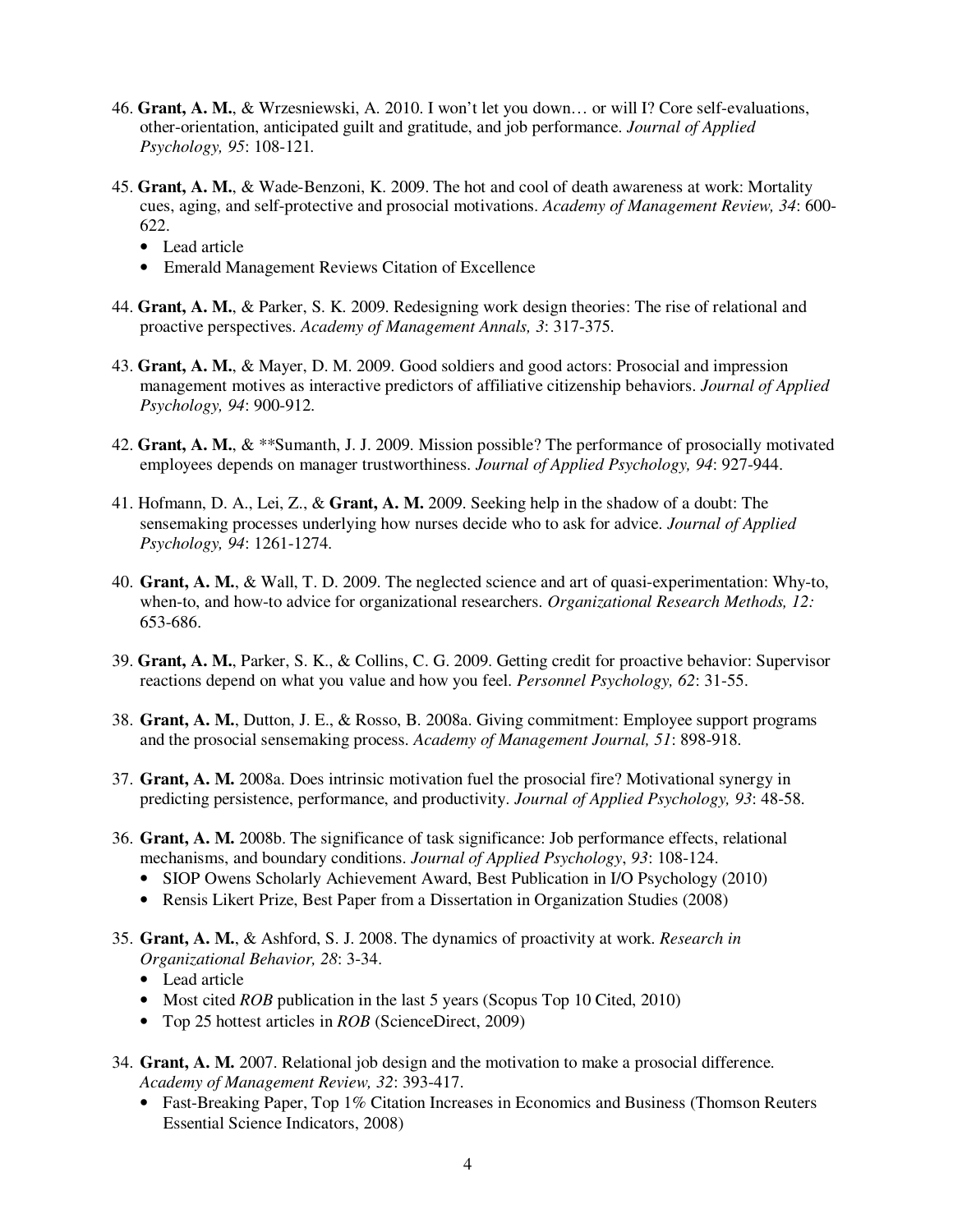- Reprinted in *Readings in Organizational Behavior,* edited by J. A. Wagner III & J. Hollenbeck.
- 33. **Grant, A. M.**, \*Campbell, E. M., \*Chen, G., \*Cottone, K., \*Lapedis, D., & \*Lee, K. 2007. Impact and the art of motivation maintenance: The effects of contact with beneficiaries on persistence behavior. *Organizational Behavior and Human Decision Processes, 103*: 53-67*.*
	- Finalist, Outstanding Publication in Organizational Behavior Award, Academy of Management
	- Best Published Scholarly Article, Center for Positive Organizational Scholarship
	- Top 25 hottest articles in *OBHDP* (ScienceDirect, 2007)
	- American Psychological Association Early Research Award, Applied Science
- 32. Spreitzer, G., Sutcliffe, K., Dutton, J. E., Sonenshein, S., & **Grant, A. M.** 2005. A socially embedded model of thriving at work. *Organization Science, 16*: 537-549*.*

#### **ADDITIONAL REFEREED ARTICLES**

- 31. Arieli, S., **Grant, A. M.**, & Sagiv, L. 2013. Convincing yourself to care about others: An intervention for enhancing benevolence values. Forthcoming in the *Journal of Personality.*
- 30. Michaelson, C., Dunn, C., **Grant, A. M.**, & Pratt, M. G. 2013. Meaningful work: Connecting business ethics and organization studies. Forthcoming in the *Journal of Business Ethics.*
- 29. Aknin, L. B., Dunn, E. W., Whillans, A. V., **Grant, A. M.**, & Norton, M. I. 2013. Making a difference matters: Impact unlocks the emotional benefits of prosocial spending. Forthcoming in the *Journal of Economic Behavior & Organization*.
- 28. **Grant, A. M.**, & Hofmann, D. A. 2011. Role expansion as a persuasion process: The interpersonal influence dynamics of role redefinition. *Organizational Psychology Review, 1*: 9-31*.*  • Lead article
- 27. **Grant, A. M.**, Fried, Y., Parker, S. K., & Frese, M. 2010. Putting job design in context: Introduction to the special issue. *Journal of Organizational Behavior, 31*: 145-157.
- 26. Wright, B., & **Grant, A. M.** 2010. Unanswered questions about public service motivation: Designing research to address key issues of emergence and effects. *Public Administration Review, 70*: 691-700*.*
- 25. **Grant, A. M.**, Molinsky, A., Margolis, J., \*Kamin, M., & Schiano, W. 2009. The performer's reactions to procedural injustice: When prosocial identity reduces prosocial behavior. *Journal of Applied Social Psychology, 39*: 319-349.
- 24. **Grant, A. M.** 2009. Putting self-interest out of business? Contributions and unanswered questions from use-inspired research on prosocial motivation. *Industrial and Organizational Psychology, 2*: 94- 98*.*
- 23. **Grant, A. M.** 2008c. Employees without a cause: The motivational effects of prosocial impact in public service. *International Public Management Journal*, *11*: 48-66.
- 22. **Grant, A. M.** 2008d. Designing jobs to do good: Dimensions and psychological consequences of prosocial job characteristics. *Journal of Positive Psychology, 3*: 19-39.
- 21. **Grant, A. M.**, & \*Campbell, E. M. 2007. Doing good, doing harm, being well and burning out: The interactions of perceived prosocial and antisocial impact in service work. *Journal of Occupational and Organizational Psychology, 80*: 665-691.
	- Emerald Management Reviews Citation of Excellence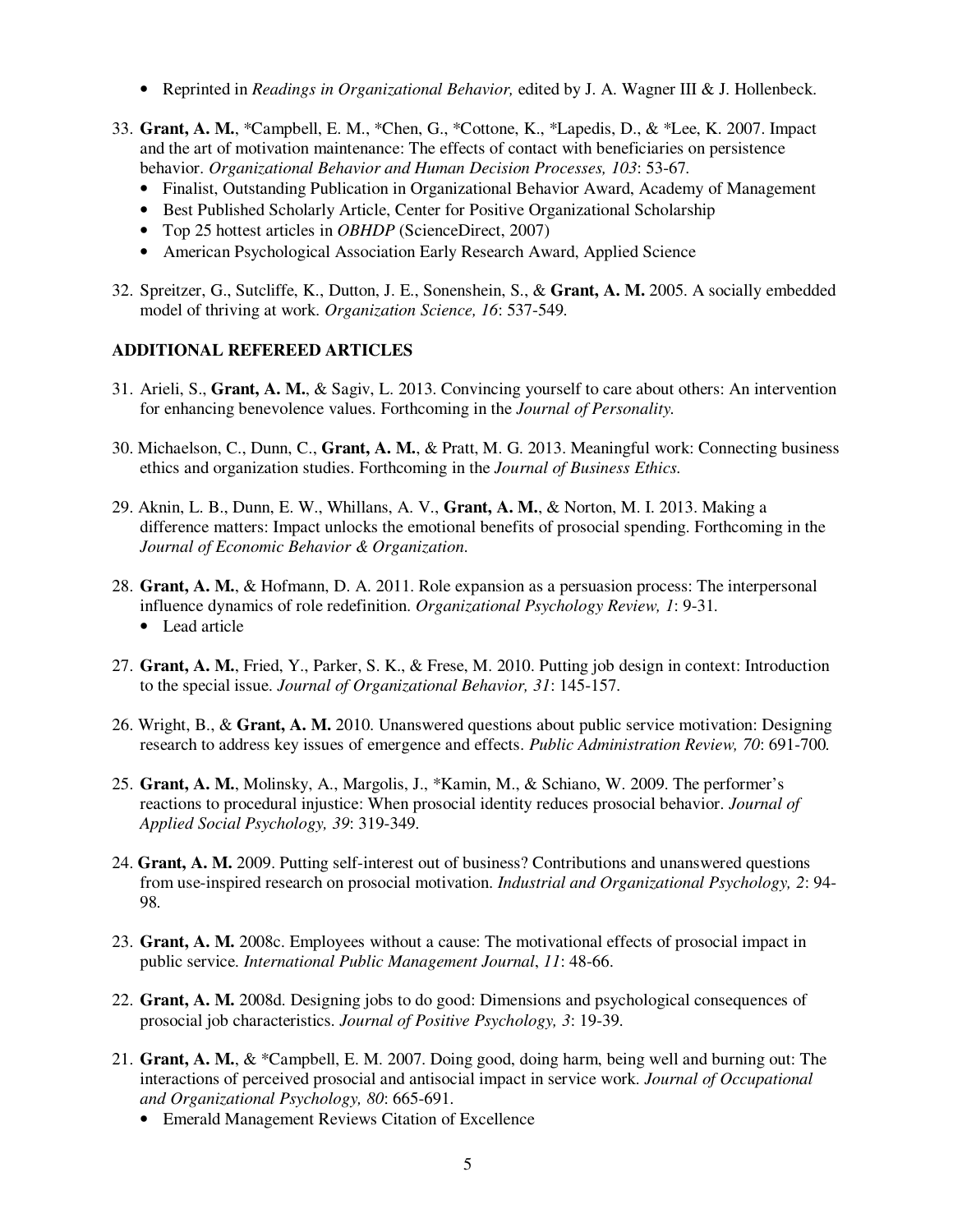- 20. **Grant, A. M.**, Christianson, M. K., & Price, R. H. 2007. Happiness, health, or relationships? Managerial practices and employee well-being tradeoffs. *Academy of Management Perspectives, 21*: 51-63.
	- Finalist, Academy of Management Perspectives Best Paper Award
- 19. Fried, Y., **Grant, A. M.**, Levi, A. S., Hadani, M., & Slowik, L. H. 2007. Job design in temporal context: A career dynamics perspective. *Journal of Organizational Behavior, 28*: 911-927.
- 18. Anderson, P. J. J., Blatt, R., Christianson, M. K., **Grant, A. M.**, Marquis, C., Neuman, E. J., Sonenshein, S., & Sutcliffe, K. 2006. Understanding mechanisms in organizational research: Reflections from a collective journey. *Journal of Management Inquiry, 15:* 102-113*.*

#### **BOOK CHAPTERS AND INVITED ARTICLES**

- 17. **Grant, A. M.** 2013. In the company of givers and takers. *Harvard Business Review,* April. HBR Reprint: R0413G.
- 16. **Grant, A. M.** 2013. Givers take all: The hidden dimension of corporate culture. *The McKinsey Quarterly*, April*.*
- 15. **Grant, A. M.** 2013. Turning the tables of success. *strategy+business*, April*.*
- 14. **Grant, A. M.** 2013. The best lie detectors in the workplace. *Washington Post,* April.
- 13. **Grant, A. M.** 2013. Fitting in and standing out: Shifting mindsets from taking to giving. *ChangeThis*, April*.*
- 12. **Grant, A. M.** 2011. How customers can rally your troops: End users can energize your workforce far better than your managers can. *Harvard Business Review*, June (89): 97-103. HBR Reprint: R1106G.
- 11. **Grant, A. M.**, Gino, F., & Hofmann, D. A. 2011. Stop stealing the spotlight: The perils of extraverted leadership. *European Business Review,* May-June: 29-31.
- 10. **Grant, A. M.** 2011. Motivating creativity at work: The necessity of others is the mother of invention. *Psychological Science Agenda, 25(7)*.
- 9. **Grant, A. M.**, & Pollock, T. G. 2011. From the Editors: Publishing in *AMJ―*Part 3: Setting the hook. *Academy of Management Journal, 54*: 873-879.
- 8. **Grant, A. M.**, & \*\*Shin, J. 2011. Work motivation: Directing, energizing, and maintaining effort (and research). In R. M. Ryan (Ed.), *Oxford handbook of motivation*: 505-519. New York: Oxford University Press.
- 7. **Grant, A. M.**, & \*\*Berg, J. M. 2011. Prosocial motivation at work: When, why, and how making a difference makes a difference. In K. Cameron and G. Spreitzer (Eds.), *Oxford handbook of positive organizational scholarship*: 28-44. New York: Oxford University Press.
- 6. **Grant, A.M.**, Gino, F., & Hofmann, D.A. 2010. The hidden advantages of quiet bosses. *Harvard Business Review,* December: 28.
- 5. **Grant, A. M.**, Fried, Y., & \*\*Juillerat, T. 2010. Work matters: Job design in classic and contemporary perspectives. In S. Zedeck (Ed.), *APA handbook of industrial and organizational psychology*, *1*: 417-453. Washington, DC: American Psychological Association.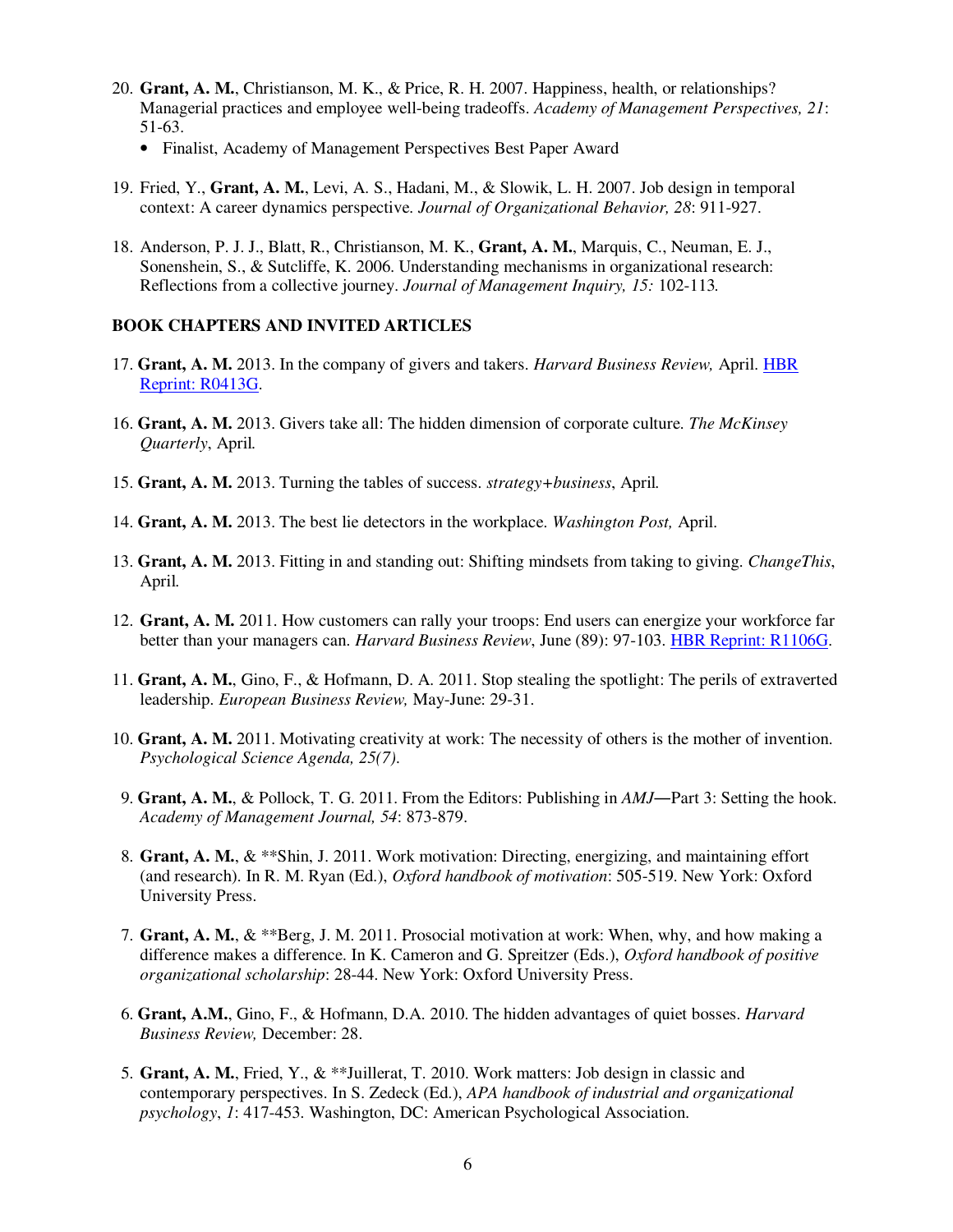- 4. **Grant, A. M.**, Dutton, J. E., & Rosso, B. 2008b. That's important! Making a difference with organizational research. In D. Barry & H. Hansen (Eds.), *Sage handbook of new & emerging approaches to management & organization*: 451-452. London: Sage.
- 3. Margolis, J., **Grant, A. M.**, & Molinsky, A. 2007. Expanding ethical standards of HRM: Necessary evils and the multiple dimensions of impact. In A. H. Pinnington, R. Macklin, & T. Campbell (Eds.), *Human resource management: Ethics and employment*: 237-251. New York: Oxford University Press.
- 2. **Grant, A. M.**, Little, B. R., & Phillips, S. D. 2006. Personal projects and organizational lives: When personal projects are not merely personal. In B. R. Little, K. Salmela-Aro, & S. D. Phillips (Eds.), *Personal project pursuit: Goals, action, and human flourishing*: 221-246. Mahwah, NJ: Erlbaum.
- 1. Little, B. R., & **Grant, A. M.** 2006. The sustainable pursuit of core projects, including this one: Retrospect and prospects. In B. R. Little, K. Salmela-Aro, & S. D. Phillips (Eds.), *Personal project pursuit: Goals, action, and human flourishing*: 403-444. Mahwah, NJ: Erlbaum.

\*\*Denotes doctoral students advised; \*Denotes undergraduate students advised

## **TEACHING**

| UNIVERSITY OF PENNSYLVANIA COURSES                                         | <b>INSTRUCTOR RATINGS</b> |
|----------------------------------------------------------------------------|---------------------------|
| Foundations of Teamwork and Leadership (Wharton Management 610, Fall 2012) | 3.96/4                    |
| Taught 211 students in core MBA course (section ratings: 3.93, 4.00, 3.94) |                           |
| Organizational Behavior (Wharton Management 238, Fall 2012)                | 4.00 /4                   |
| Taught 79 students in undergraduate elective                               |                           |
| <b>Negotiations (Wharton Management 691, Fall 2012)</b>                    | 3.84/4                    |
| Taught 47 students in MBA elective                                         |                           |
| Foundations of Teamwork and Leadership (Wharton Management 652, Fall 2011) | 3.97/4                    |
| Taught 212 students in core MBA course (section ratings: 3.98, 3.96, 3.96) |                           |
| Organizational Behavior (Wharton Management 238, Fall 2011)                | 4.00 /4                   |
| Taught 78 students in undergraduate elective                               |                           |
| Negotiations (Wharton Management 691, Fall 2011)                           | 3.94/4                    |
| Taught 77 students in MBA elective (section ratings: 3.94, 3.94)           |                           |
| Organizational Behavior (Penn Law 597, Spring 2012)                        | 5.00/5                    |
| Taught 35 students in inaugural law elective                               |                           |
| Foundations of Teamwork and Leadership (Wharton Management 652, Fall 2010) | 3.75/4                    |
| Taught 201 students in core MBA course (section ratings: 3.66, 3.73, 3.85) |                           |
| Organizational Behavior (Wharton Management 238, Fall 2010)                | 3.92/4                    |
| Taught 69 students in undergraduate elective                               |                           |
| Negotiations (Wharton Management 691, Fall 2010)                           | 3.84/4                    |
| Taught 72 students in MBA elective (section ratings: 3.91, 3.76)           |                           |
| Foundations of Teamwork and Leadership (Wharton Management 652, Fall 2009) | 3.68 / 4                  |
| Taught 215 students in core MBA course (section ratings: 3.77, 3.61, 3.66) |                           |
| Organizational Behavior (Wharton Management 238, Fall 2009)                | 3.92/4                    |
| Taught 42 students in undergraduate elective                               |                           |
| Negotiations (Wharton Management 691, Fall 2009)                           | 3.88/4                    |
| Taught 36 students in MBA elective                                         |                           |
| Guest lecturer:                                                            |                           |
| Penn Medicine (2012-present)                                               |                           |
| Master of Applied Positive Psychology (2009-present)                       |                           |
| Executive Masters in Technology Management (2010-2012)                     |                           |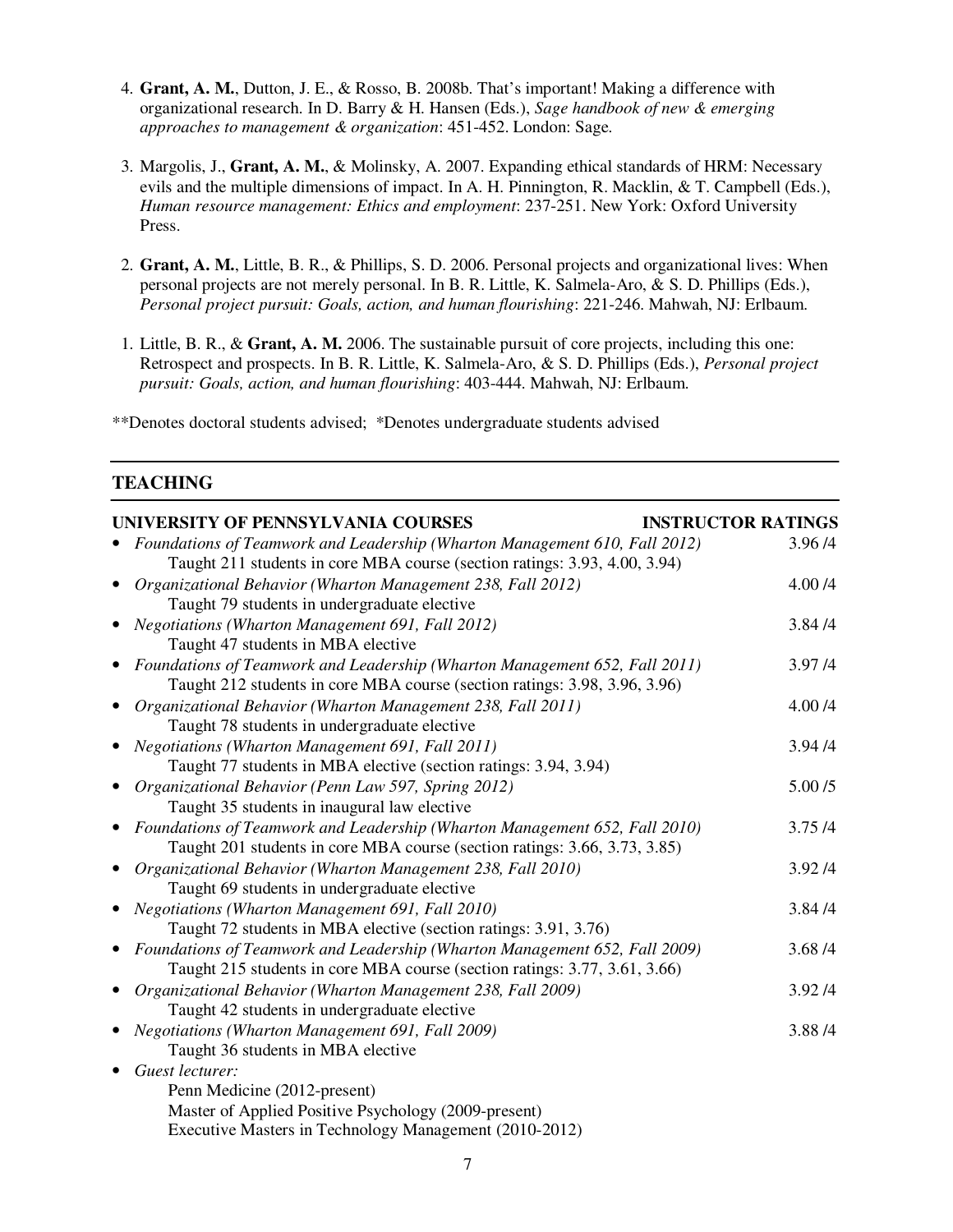Department of Psychology (2011-present)

# **UNIVERSITY OF NORTH CAROLINA COURSES**

| <b>MBA Leadership Immersion (Spring 2009)</b><br>Designed, organized, and led Make-A-Wish Challenge for flagship experiential                      |                  |
|----------------------------------------------------------------------------------------------------------------------------------------------------|------------------|
| learning course with 12 MBA students and 9 BSBA students<br>Organizational Behavior (BUSI405, Fall 2008)                                           | 4.96/5           |
| Taught 110 students in core BSBA course (section ratings: 4.94, 4.98)                                                                              |                  |
| Negotiations (MBA822, Fall 2008)                                                                                                                   | 4.74/5           |
| Taught 78 students in MBA negotiation elective (section ratings: 4.74, 4.74)                                                                       |                  |
| Organizational Behavior (BUSI405, Fall 2007)                                                                                                       | 4.95/5           |
| Taught 104 students in core BSBA course (section ratings: 4.96, 4.94)                                                                              |                  |
| Individual Behavior (BA851, Fall 2007)                                                                                                             | 5.00/5           |
| Taught 11 PhD students in core seminar micro OB seminar                                                                                            |                  |
| UNIVERSITY OF MICHIGAN COURSES                                                                                                                     |                  |
| Negotiations (Management & Organizations 512, Winter 2007)                                                                                         | 4.87/5           |
| Taught 61 students in MBA negotiation elective (section ratings: 4.87, 4.86)                                                                       |                  |
| Managing Change (Management & Organizations 314, Fall 2006)                                                                                        | 5.00/5           |
| Taught 37 students in BBA elective on organizational change                                                                                        |                  |
| Advanced Research Methods (Organizational Studies 410, Fall 2006)                                                                                  | 4.95/5           |
| Taught 47 students in core senior research seminar                                                                                                 |                  |
| Organizational Generosity (Organizational Studies 490, Spring 2006)                                                                                | 4.88/5           |
| Graduate student instructor for new undergraduate seminar with Jane Dutton                                                                         |                  |
| Independent Research (Psychology 323/423 and Organizational Studies 499, 2004-2006)                                                                | 5.00/5           |
| Supervised independent organizational research projects of more than 50 undergraduates                                                             |                  |
| <b>WHARTON EXECUTIVE EDUCATION</b>                                                                                                                 |                  |
| Ericsson, "Coaching and feedback" (March 2013)                                                                                                     |                  |
| Executive Development Program, "Motivation and engagement" (March 2013)<br>$\bullet$                                                               |                  |
| Executive Negotiation Workshop, "Multi-party negotiation" (March 2013)<br>$\bullet$                                                                |                  |
| Leading Organizational Change Program, "Leading change" (March 2013)<br>$\bullet$                                                                  | 4.94/5           |
| Leading Organizational Change Program, "Personality and change" (March 2013)<br>$\bullet$                                                          | 4.72/5           |
| UnitedHealthGroup, "Leading change" (February 2013)<br>$\bullet$                                                                                   |                  |
| Global Business Travel Association, "Talent management" (February 2013)<br>$\bullet$                                                               |                  |
| Hertz, "Leading change" (January 2013)<br>$\bullet$                                                                                                |                  |
| Merck, "Leadership and employee engagement" (January 2013)                                                                                         |                  |
| Westpac, "Purpose" (December 2012)                                                                                                                 | 4.84/5           |
| U.S. Trust, "Leading change" (December 2012)                                                                                                       |                  |
| Leading Organizational Change Program, "Leading change" (December 2012)                                                                            | 4.68/5           |
| Leading Organizational Change Program, "Personality and change" (December 2012)                                                                    | 4.64/5           |
| Bryan Cave, "Leading teams effectively" (November 2012)<br>٠                                                                                       | 4.90/5           |
| <i>Estée Lauder</i> , "Leading collaboration" (November 2012)<br>٠                                                                                 |                  |
| Lincoln Financial, "Networks and social capital" (November 2012)<br>٠<br>Executive Negotiation Workshop, "Multi-party negotiation" (November 2012) | 4.81/5<br>4.89/5 |
| Executive Negotiation Workshop, "Disputes and conflict resolution" (November 2012)<br>$\bullet$                                                    | 4.50/5           |
| Executive Negotiation Workshop, "Integrative negotiation" (November 2012)<br>٠                                                                     | 4.61/5           |
| Executive Negotiation Workshop, "Distributive negotiation" (November 2012)<br>$\bullet$                                                            | 4.61/5           |
| Estée Lauder, "Building commitment and momentum for brand narratives" (October 2012)                                                               | 4.77/5           |
| Lincoln Financial, "Leading change" (October 2012)                                                                                                 |                  |
| Wharton Nursing Leaders program, "Networks and social capital" (October 2012)<br>٠                                                                 | 4.94/5           |
| Wharton Nursing Leaders program, "Leading change" (October 2012)                                                                                   | 4.80/5           |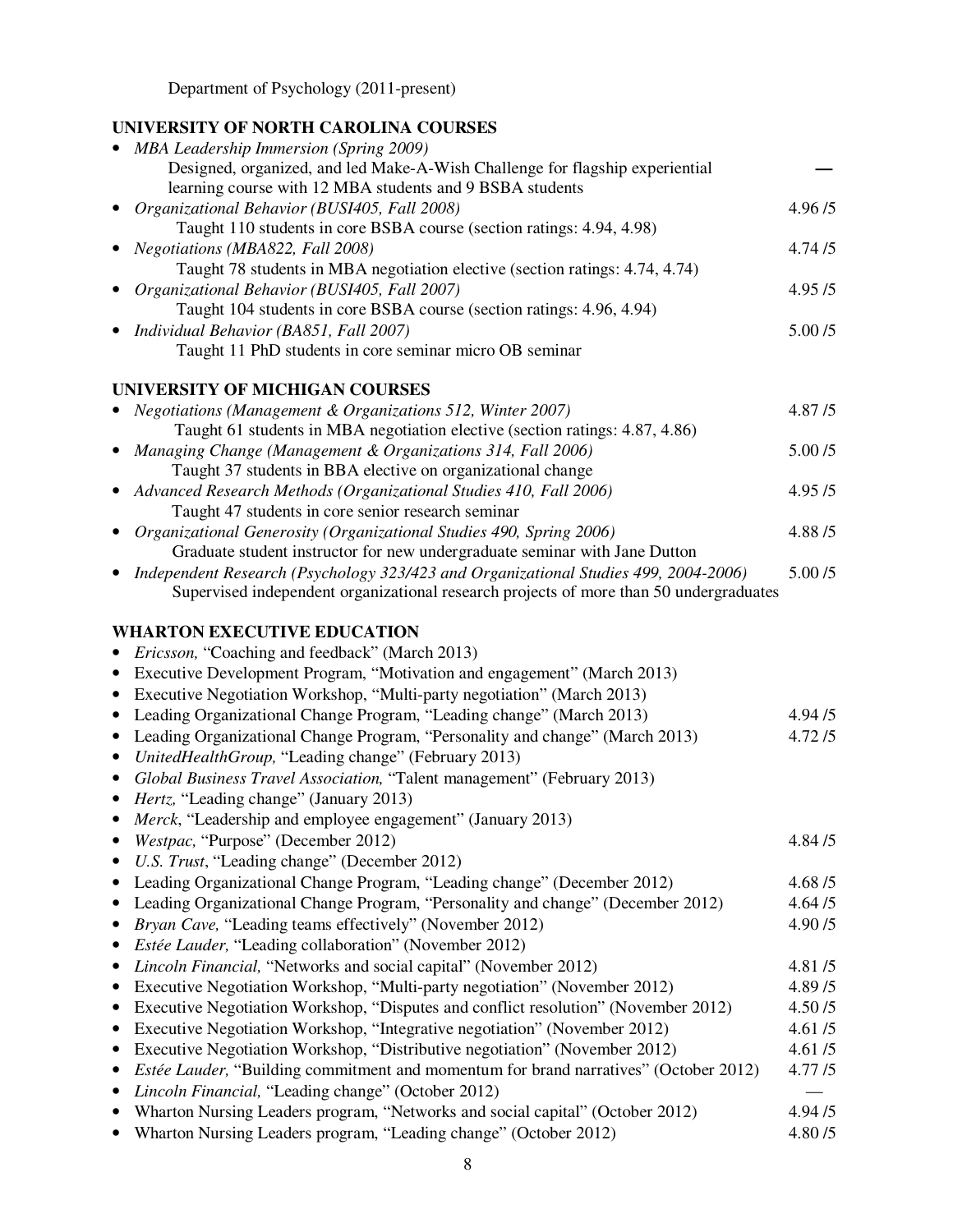|           | High Potential Leaders Program, "Leading change" (October 2012)                       | 4.63/5  |
|-----------|---------------------------------------------------------------------------------------|---------|
|           | Advanced Management Program, "Leading change" (October 2012)                          | 4.58/5  |
| $\bullet$ | Advanced Management Program, "Building a learning community" (October 2012)           | 4.52/5  |
|           | Merck, "Building talent" (September 2012)                                             |         |
|           | Bristol-Myers Squibb, "Leading collaboration" (September 2012)                        | 4.72/5  |
|           | Havas, "Critical thinking and decision-making" (September 2012)                       | 4.69/5  |
| $\bullet$ | L3 Communications, "Leadership and employee engagement" (September 2012)              |         |
|           | Making Strategy Work, "Talent management" (September 2012)                            | 4.61/5  |
| ٠         | Executive Negotiation Workshop, "Multi-party negotiation" (August 2012)               | 4.82/5  |
|           | American Association of Colleges of Nursing, "Leading change" (August 2012)           | 4.91/5  |
| $\bullet$ | Executive Negotiation Workshop, "Disputes and conflict resolution" (July 2012)        | 4.77/5  |
| $\bullet$ | Executive Negotiation Workshop, "Integrative negotiation" (July 2012)                 | 4.77/5  |
| $\bullet$ | Executive Negotiation Workshop, "Distributive negotiation" (July 2012)                | 4.77/5  |
| $\bullet$ | World Economic Forum, "Give and take" (July 2012)                                     | 4.69/5  |
|           | AXA Equitable Retirement Advisers, "Give and take" (July 2012)                        | 4.94/5  |
| $\bullet$ | Advanced Management Program, "Job crafting" (July 2012)                               | 4.22/5  |
|           | Evonik, "Collaboration" (June 2012)                                                   |         |
|           | FINRA, "Leading effective teams" (June 2012)                                          | 4.88/5  |
|           | FINRA, "Motivating and engaging employees" (June 2012)                                | 4.81/5  |
| $\bullet$ | American Bankers Association, "Motivating and engaging employees" (June 2012)         |         |
|           | Advanced Management Program, "Leading change" (June 2012)                             | 4.57/5  |
| $\bullet$ | United Nations, "Motivating and engaging employees" (June 2012)                       | 4.43/5  |
|           | Advanced Management Program, "Building a learning community" (June 2012)              | 4.18/5  |
| $\bullet$ | Leading Organizational Change Program, "Leading change" (May 2012)                    | 4.90/5  |
| ٠         | Leading Organizational Change Program, "Personality and change" (May 2012)            | 4.70/5  |
| $\bullet$ | Executive Development Program, "Motivating and engaging employees" (May 2012)         | 4.69/5  |
|           | AXIS, "Leading change" (May 2012)                                                     | 4.40/5  |
| $\bullet$ | National Football League, "Motivation and engagement" (April 2012)                    | 4.86/5  |
| $\bullet$ | High Potential Leaders Program, "Leading change" (April 2012)                         | 4.57/5  |
| $\bullet$ | High Potential Leaders Program, "Job crafting" (April 2012)                           | 4.53/5  |
| ٠         | Income Tax Department of India, "Leading change" (April 2012)                         | 4.19/5  |
| $\bullet$ | Executive Negotiation Workshop, "Multi-party negotiation" (March 2012)                | 4.93/5  |
|           | Executive Negotiation Workshop, "Disputes and conflict resolution" (March 2012)       | 4.87/5  |
|           | Executive Negotiation Workshop, "Integrative negotiation" (March 2012)                | 4.86/5  |
|           | Executive Negotiation Workshop, "Distributive negotiation" (March 2012)               | 4.79/5  |
|           | Implementing Strategy, "Talent management" (March 2012)                               | 4.80/5  |
| $\bullet$ | Nanyang Business School, "Leading change" (March 2012)                                | 4.50/5  |
|           | GlaxoSmithKline, "Leadership and team feedback" (February 2012)                       | 4.82/5  |
|           | United Health Group, "Leading change" (February 2012)                                 |         |
| $\bullet$ | Merck, "Leadership and employee engagement" (February 2012)                           |         |
| $\bullet$ | Merck, "Building talent" (February 2012)                                              | 5.60 /6 |
| ٠         | Braskem, "Leading change" (February 2012)                                             | 4.70/5  |
| $\bullet$ | ESADE, "Leading change" (February 2012)                                               | 4.51/5  |
| $\bullet$ | Global Business Travel Association, "Talent management" (February 2012)               | 4.88/5  |
| ٠         | Anesthesia Business Group, "Succession planning and talent management" (January 2012) | 4.76/5  |
| $\bullet$ | Leading Organizational Change Program, "Leading change" (November 2011)               | 4.88/5  |
|           | Leading Organizational Change Program, "Personality and change" (November 2011)       | 4.79/5  |
|           | Advanced Management Program, "Team building" (November 2011)                          | 4.26/5  |
| ٠         | Advanced Management Program, "Job crafting" (November 2011)                           | 4.21/5  |
| ٠         | Russell Reynolds Associates, "Authentic leadership" (October 2011)                    | 4.83/5  |
|           | Havas, "Critical thinking and decision-making" (October 2011)                         | 4.62/5  |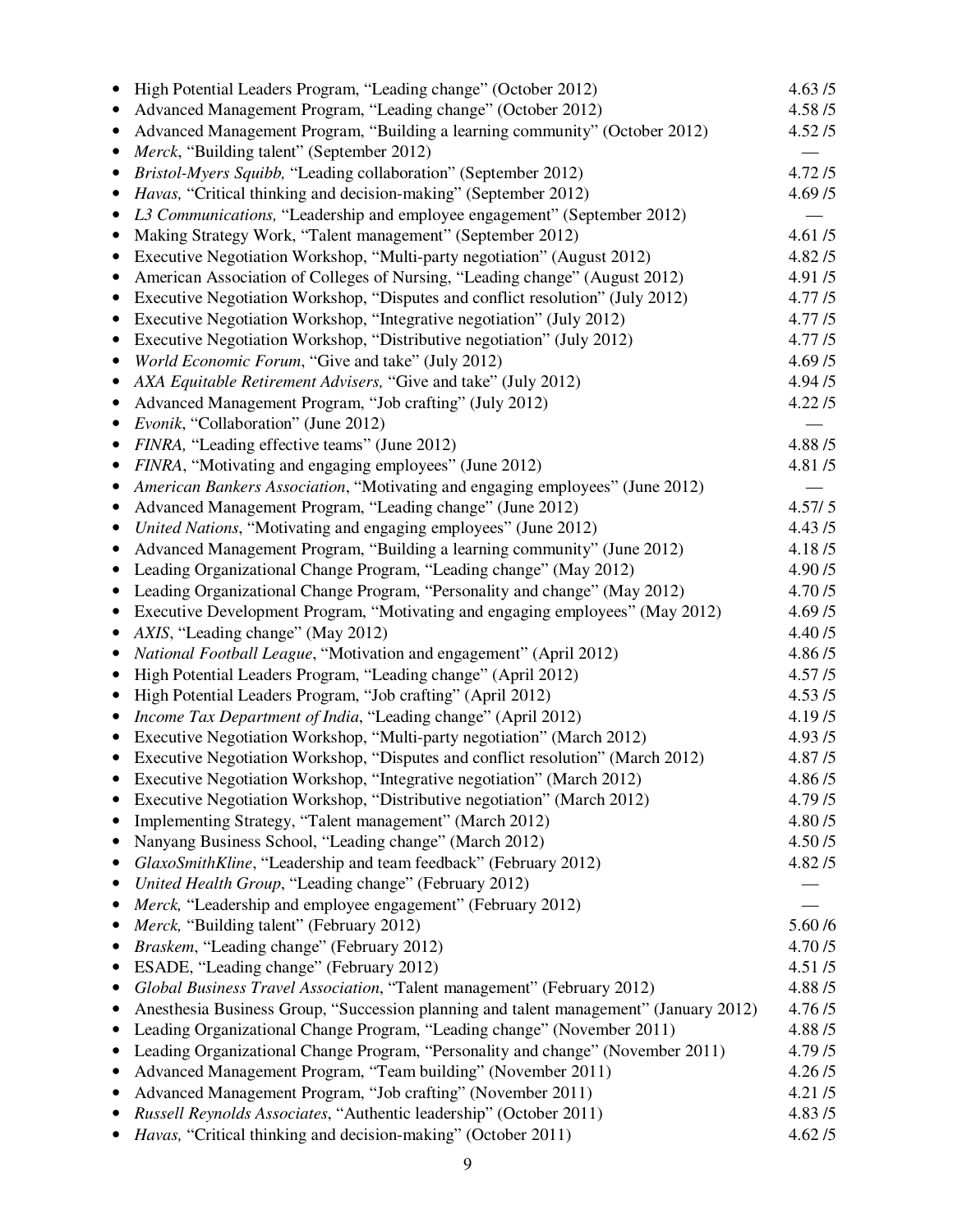|           | Genesys Wealth, "Social capital and networks" (October 2011)<br>Advanced Management Program, "Creativity" (October 2011)                 | 4.69/5           |
|-----------|------------------------------------------------------------------------------------------------------------------------------------------|------------------|
|           | Advanced Management Program, "Building a learning community" (October 2011)                                                              | 4.35/5           |
|           | Wharton Seminar for Business Journalists, "Leadership decision-making" (October 2011)                                                    |                  |
|           | Wharton Nursing Leaders Program, "Social capital and networks" (October 2011)                                                            | 4.90/5           |
|           | Wharton Nursing Leaders Program, "Leading change" (October 2011)                                                                         | 4.81/5           |
|           | Merck, "Building talent" (September 2011)                                                                                                |                  |
|           | McCormick, "Leading across silos" (September 2011)                                                                                       |                  |
|           | Santander, "Social capital and networks" (September 2011)                                                                                |                  |
| ٠         | High Potential Leaders Program, "Job crafting" (September 2011)                                                                          | 4.50/5           |
| $\bullet$ | High Potential Leaders Program, "Leading change" (September 2011)                                                                        | 4.16/5           |
| ٠         | Implementing Strategy, "Talent management" (September 2011)                                                                              | 4.50/5           |
|           | The Institutes, "Motivating and engaging employees (September 2011)                                                                      | 4.79/5           |
|           | Braskem, "Decision-making" (September 2011)                                                                                              | 4.22/5           |
| ٠         | IBM, "Creativity" (July 2011)                                                                                                            |                  |
| $\bullet$ | Advanced Management Program, "Team and community closure" (July 2011)                                                                    |                  |
|           | Advanced Management Program, "Relationship management and team building" (June 2011)                                                     | 4.35/5           |
|           | Tyco Electronics, "Leading change" (June 2011)                                                                                           | 4.47/5           |
|           | Penn Executive Veterinary Leadership Program, "Job crafting" (June 2011)                                                                 |                  |
| $\bullet$ | Penn Executive Veterinary Leadership Program, "Leading change" (June 2011)                                                               | 4.91/5           |
|           | United Health Group, "Leading change" (May 2011)                                                                                         | 6.44 /7          |
|           | FINRA, "Job crafting" (May 2011)                                                                                                         | 4.62/5           |
|           | Executive Development Program, "Motivating and engaging employees" (May 2011)                                                            | 4.62/5           |
|           | Citi, "Leading, motivating, influencing, and networking" (April 2011)                                                                    | 4.90/5           |
|           | High Potential Leaders Program, "Job crafting" (April 2011)                                                                              | 4.73/5           |
|           | High Potential Leaders Program, "Leading change" (April 2011)                                                                            | 4.45/5           |
|           | Leading Organizational Change Program, "Leading change" (April 2011)                                                                     | 4.73/5           |
| $\bullet$ | Leading Organizational Change Program, "Job crafting for change" (April 2011)                                                            | 4.38/5           |
|           | Nanyang Business School, "Leadership" (April 2011)                                                                                       | 4.50/5           |
|           | Sunoco, "Managing people" (March 2011)                                                                                                   | 4.58 / 5         |
|           | Executive Development Program, "Motivating and engaging employees" (March 2011)                                                          | 4.44/5           |
|           | Global Business Travel Association, "Talent management" (February 2011)                                                                  | 4.83/5           |
|           | U.S. Department of Agriculture, "Leading cultural transformation III" (December 2010)                                                    | 4.82/5           |
|           | U.S. Department of Agriculture, "Leading cultural transformation II" (December 2010)                                                     | 4.75/5           |
|           | U.S. Department of Agriculture, "Leading cultural transformation I" (November 2010)                                                      | 4.71/5<br>4.30/5 |
| ٠<br>٠    | Tyco Electronics, "Talent management" (November 2010)<br>Havas / Euro University Leadership Excellence, "Decision-making" (October 2010) | 4.65/5           |
|           | National Institute of Dev. Admin. Thailand, "Leading with meaning" (October 2010)                                                        | 4.60/5           |
|           | High Potential Leaders Program, "Negotiations" (October 2010)                                                                            | 4.44/5           |
|           | AICPCU Insurance, "Motivating and engaging employees" (October 2010)                                                                     | 4.29/5           |
| $\bullet$ | Nursing Leaders Program, "Motivation and team-building" (October 2010)                                                                   | 4.61/5           |
|           | Abu Dhabi Crown Prince Court, "Leading and sustaining change" (September 2010)                                                           | 4.42/5           |
|           | Anesthesia Business Group, "Talent management" (September 2010)                                                                          | 4.71/5           |
| ٠         | Anesthesia Business Group, "Succession planning" (September 2010)                                                                        | 4.68/5           |
|           | Executive Development Program, "Motivation and engagement" (September 2010)                                                              | 4.36/5           |
|           | Implementing Strategy, "Talent management" (September 2010)                                                                              | 4.64/5           |
|           | Implementing Strategy, "Negotiations" (September 2010)                                                                                   | 4.64/5           |
|           | Ministry of Public Security of China, "Leading and managing change" (July 2010)                                                          | 4.77/5           |
|           | Penn Executive Veterinary Leadership Program, "Leading change" (June 2010)                                                               | 4.81/5           |
|           | Capital Airports Holding Company, "Organizational change" (May 2010)                                                                     |                  |
|           | Implementing Strategy, "Talent management" (March 2010)                                                                                  | 4.74/5           |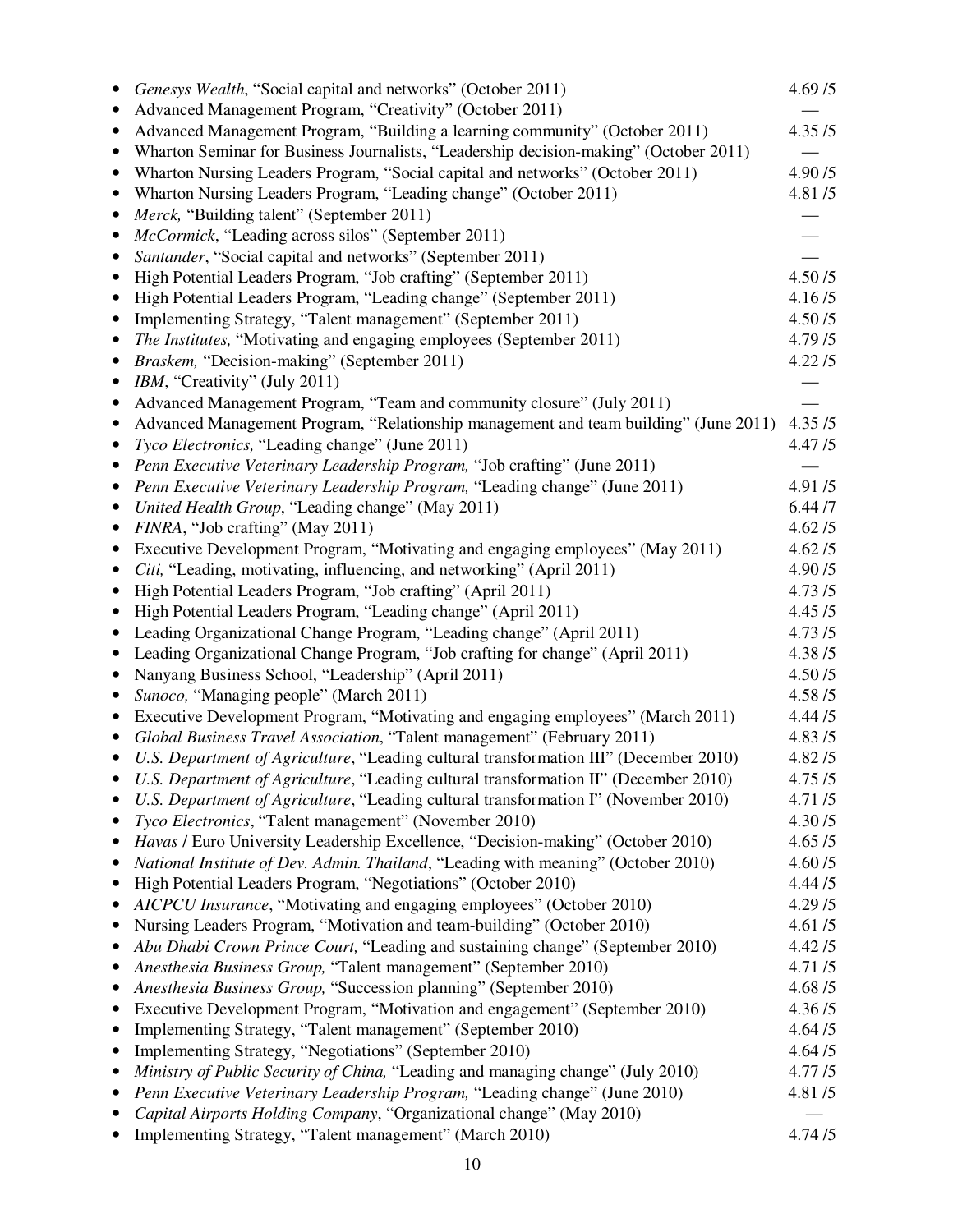| Tyco Electronics, "Selecting and hiring" and "Alignment" (February 2010)                                                                                         | 4.19/5         |
|------------------------------------------------------------------------------------------------------------------------------------------------------------------|----------------|
| Implementing Strategy, "Talent management" (September 2009)                                                                                                      | 4.63/5         |
|                                                                                                                                                                  |                |
| KENAN-FLAGLER EXECUTIVE DEVELOPMENT COURSES<br>Medco, "Creativity and innovation" (August 2010)                                                                  | 4.9/5          |
| Department of Defense Joint Executive Management, "Managing people" (May 2010)                                                                                   | 4.6/5          |
| Department of Defense Joint Executive Management, "Leading change" (May 2010)<br>$\bullet$                                                                       | 4.5/5          |
| Department of Defense Joint Executive Management, "Managing people" (April 2010)                                                                                 | 4.7/5          |
| Department of Defense Joint Executive Management, "Leading change" (April 2010)<br>$\bullet$                                                                     | 4.7/5          |
| Time-Warner Cable, "Negotiations" (February 2010)<br>$\bullet$                                                                                                   | 4.8 / 5        |
| Time-Warner Cable, "Motivating high performance" (February 2010)<br>$\bullet$                                                                                    | 4.7/5          |
| Medco, "Creativity and innovation" (August 2009)<br>$\bullet$                                                                                                    | 4.9/5          |
| PRA International, "Leading change" (June 2009)<br>$\bullet$                                                                                                     |                |
| Duke Energy, "Motivating high performance" (June 2009)<br>$\bullet$                                                                                              | 4.6/5          |
| North Carolina National Guard, "Human capital and performance" (May 2009)<br>$\bullet$                                                                           | 4.9/5          |
| U.S. Navy Executive Business Course, "Managing Generation Why" (May 2009)<br>$\bullet$                                                                           | 4.7/5          |
| U.S. Army, "Managing Generation Why" (May 2009)<br>$\bullet$                                                                                                     | 4.7/5          |
| Leadership Effectiveness Workshop, "Negotiations" (March 2009)<br>$\bullet$                                                                                      | 4.9/5          |
| Leadership Effectiveness Workshop, "Motivating performance" (March 2009)<br>$\bullet$                                                                            | 4.7/5          |
| Leadership Effectiveness Workshop, "Ethics" (March 2009)<br>$\bullet$                                                                                            | 4.6/5          |
| PPD, "Linking strategy to priorities" (March 2009)<br>$\bullet$                                                                                                  |                |
| U.S. Army, "Managing Generation Why" (March 2009)<br>$\bullet$                                                                                                   | 4.6/5          |
| Time-Warner Cable, "Developing and coaching sales leaders" (February 2009)<br>$\bullet$                                                                          | 4.9/5          |
| UNC Health Policy Executive Master's, "Effective negotiations" (December 2008)<br>$\bullet$                                                                      | 5.0/5          |
| Duke Energy, "Motivating high performance" (December 2008)<br>$\bullet$                                                                                          | 4.7/5          |
| Asahi Glass Co., "Motivating high performance" (November 2008)                                                                                                   | 5.0/5          |
| Women in Business, "Negotiation skills for women" (November 2008)<br>$\bullet$                                                                                   | 4.9/5          |
| Grant Thornton, "Decision-making and negotiations (October 2008)<br>$\bullet$                                                                                    | 4.7/5          |
| <i>Medco</i> , "Building a culture of innovation" (September 2008)<br>$\bullet$                                                                                  | 5.0/5<br>5.0/5 |
| Medco, "Innovation and discovery" (September 2008)<br>$\bullet$<br>Water and waste water management, "Motivating high performance" (September 2008)<br>$\bullet$ | 4.9/5          |
| Grant Thornton, "Decision-making and negotiations (September 2008)<br>$\bullet$                                                                                  | 4.5/5          |
| U.S. Navy, "Managing Generation Why" (August 2008)                                                                                                               | 4.8 / 5        |
| U.S. Army, "Managing Generation Why" (August 2008)                                                                                                               | 4.6/5          |
| U.S. Navy, "The 21 <sup>st</sup> century workforce: Managing Generation Why" (July 2008)                                                                         | 5.0/5          |
| American Financial Services Association, "Ethics" (July 2008)                                                                                                    | 4.9/5          |
| EDI Leadership Effectiveness, "Negotiations and influence" (May 2008)                                                                                            | 4.9/5          |
| U.S. Air Force, "Motivating high performance (April 2008)<br>٠                                                                                                   | 4.8 / 5        |
| PPD, "Linking strategy to priorities" (April 2008)<br>٠                                                                                                          |                |
| U.S. Air Force, "Ethics" (March 2008)<br>٠                                                                                                                       | 4.9/5          |
| Time-Warner Cable, "Motivating high performance" (February 2008)<br>٠                                                                                            | 4.9/5          |
| U.S. Army, "Motivating high performance in diverse organizations" (February 2008)<br>٠                                                                           |                |
| Ricondo & Associates, "Selection and hiring: Biases and best practices" (January 2008)<br>$\bullet$                                                              | 4.9/5          |
| Dow Reichhold, "Leadership and results: Growth through innovation II" (January 2008)                                                                             | 4.5/5          |
| Dow Reichhold, "Leadership and results: Growth through innovation I" (December 2007)                                                                             | 4.6/5          |
| U.S. Air Force, "Linking strategic goals to performance drivers" (November 2007)                                                                                 | 4.8 / 5        |
| UNC Health Policy Executive Master's, "Effective negotiations" (August 2007)                                                                                     | 4.9/5          |

## **MAKE-A-WISH CHALLENGE**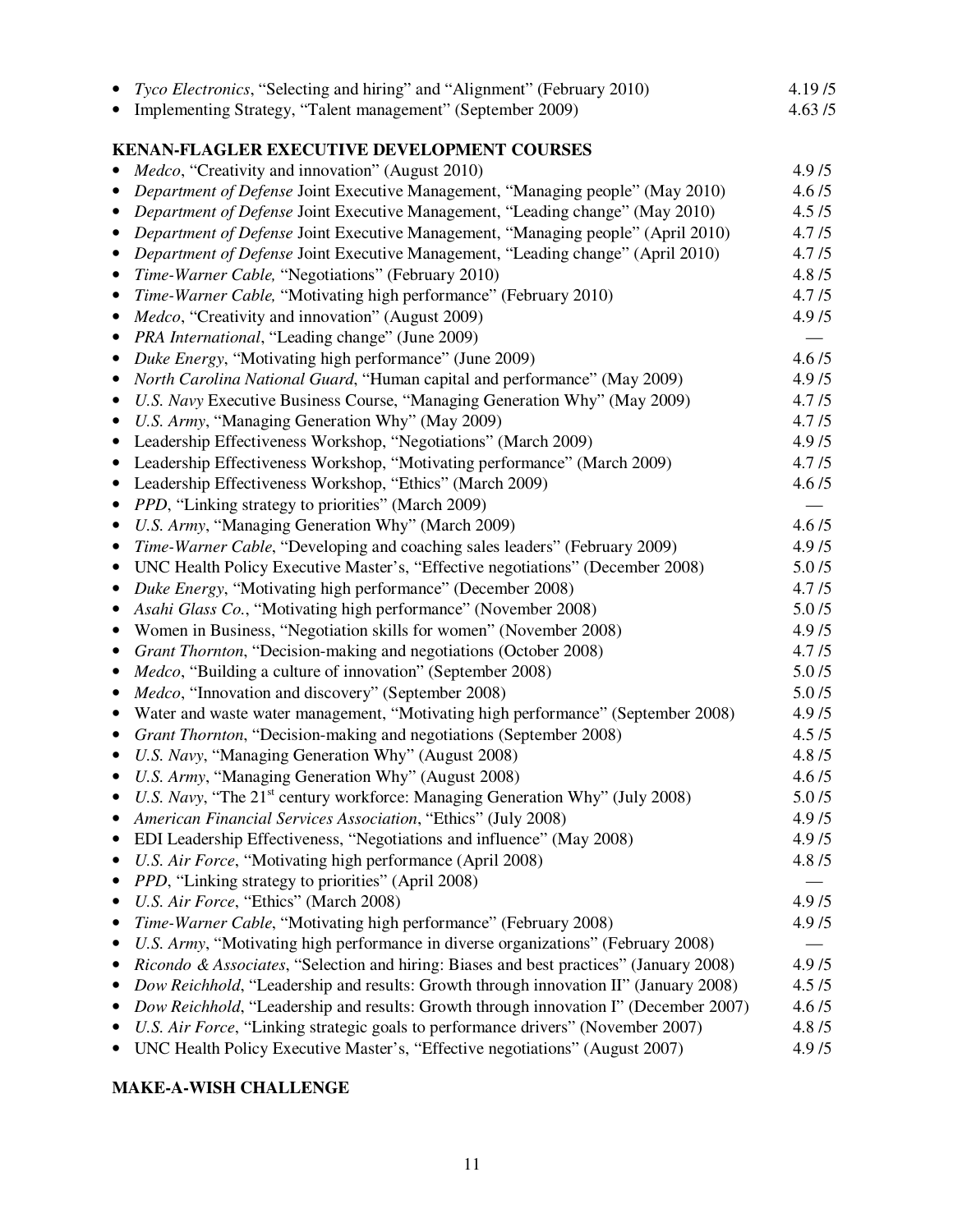Designed experiential learning exercise in which students fundraise for the Make-A-Wish Foundation while developing leadership, collaboration, networking, and influence skills, raising more than \$175,000 to grant wishes for children with life-threatening medical conditions

- 2013 (Penn Law): Organizational behavior students, over \$40,000
- 2013 (Wharton): MBA and undergraduate volunteers, over \$15,400
- 2012 (Penn Law): Organizational behavior students, over \$36,000
- 2012 (Wharton): Undergraduate volunteers, over \$17,000
- 2010-2011 (Wharton): MBA negotiation students, over \$33,300
- 2009 (UNC): MBA leadership students and undergraduate volunteers, over \$33,500

## **ADVISING**

#### **DISSERTATION COMMITTEES**

- *Justin Berg*, Wharton Management (2014, creative forecasting)
- *James Berry*, UNC Organizational Behavior (2012, creativity): now Lecturer, Department of Management Science & Innovation, University College London
- *Sarah Birken*, UNC Public Health (2011, middle manager support for innovation): now Postdoctoral Fellow, Lineberger Comprehensive Cancer Center, UNC
- *Alison Wood Brooks*, Wharton Operations and Information Management (2013, anxiety): to be Assistant Professor of Business Administration, Harvard Business School
- *Drew Carton*, Duke Management and Organizations (2011, subgroups in work teams): now Assistant Professor of Organisational Behaviour, London Business School
- *Damon Cates*, University of Pennsylvania Education (2011, alumni giving): now Associate Vice President for Alumni Relations and Annual Giving, University of Chicago
- *N. Andrew Cohen*, Wharton Management (2011, managers' external relationships): now Visiting Assistant Professor of Management, The George Washington University School of Business
- *R. David Lebel*, Wharton Management (2012, fear and voice): now Assistant Professor of Business Administration, Katz School of Business, University of Pittsburgh
- *Samir Nurmohamed*, University of Michigan Management & Organizations (2013, underdogs): to be Assistant Professor of Management, The Wharton School, University of Pennsylvania
- *Shefali Patil*, Wharton Management (2014, accountability and best practices)
- *Jihae Shin*, Wharton Management (2014, the dark side of intrinsic motivation)
- *John Sumanth*, UNC Organizational Behavior (2011, leadership and upward communication): now Assistant Professor of Management & Organizational Behavior, SMU Cox School of Business
- *Leigh Tost*, Duke Management and Organizations (2010, social institutional change): now Assistant Professor of Management & Organizations, Ross School of Business, University of Michigan

#### **UNDERGRADUATE HONORS THESES SUPERVISED**

- *Justin Berg*, University of Michigan Organizational Studies and Psychology, "Coping with passion: Crafting work and leisure to answer a missed calling" (2007)
- *Elizabeth Campbell*, University of Michigan Psychology, "Job burnout revisited: The impact of making a difference at work" (2005)
- *Jackie Fleishman*, Wharton International Studies and Business, "The Mexican drug war" (2011)
- *Melissa Kamin*, University of Michigan Organizational Studies and Psychology, "Reorienting work orientation: The contribution of goals and values" (2007)
- *Karen Lee*, University of Michigan Psychology, "The effect of perceived impact on work satisfaction: A field experiment" (2004)
- *Nicholas LoBuglio*, UNC Organizational Behavior, "Cleaning up dirty work" (2009)
- *Rachel Penny*, UNC Organizational Behavior, "Motivating fan attendance and participation" (2009)
- *Jamie Whaley*, UNC Organizational Behavior, "Job design and the Big Five" (2009)
- *Jonathon Youshaei,* Wharton International Studies and Business, "Sports and peace" (2013)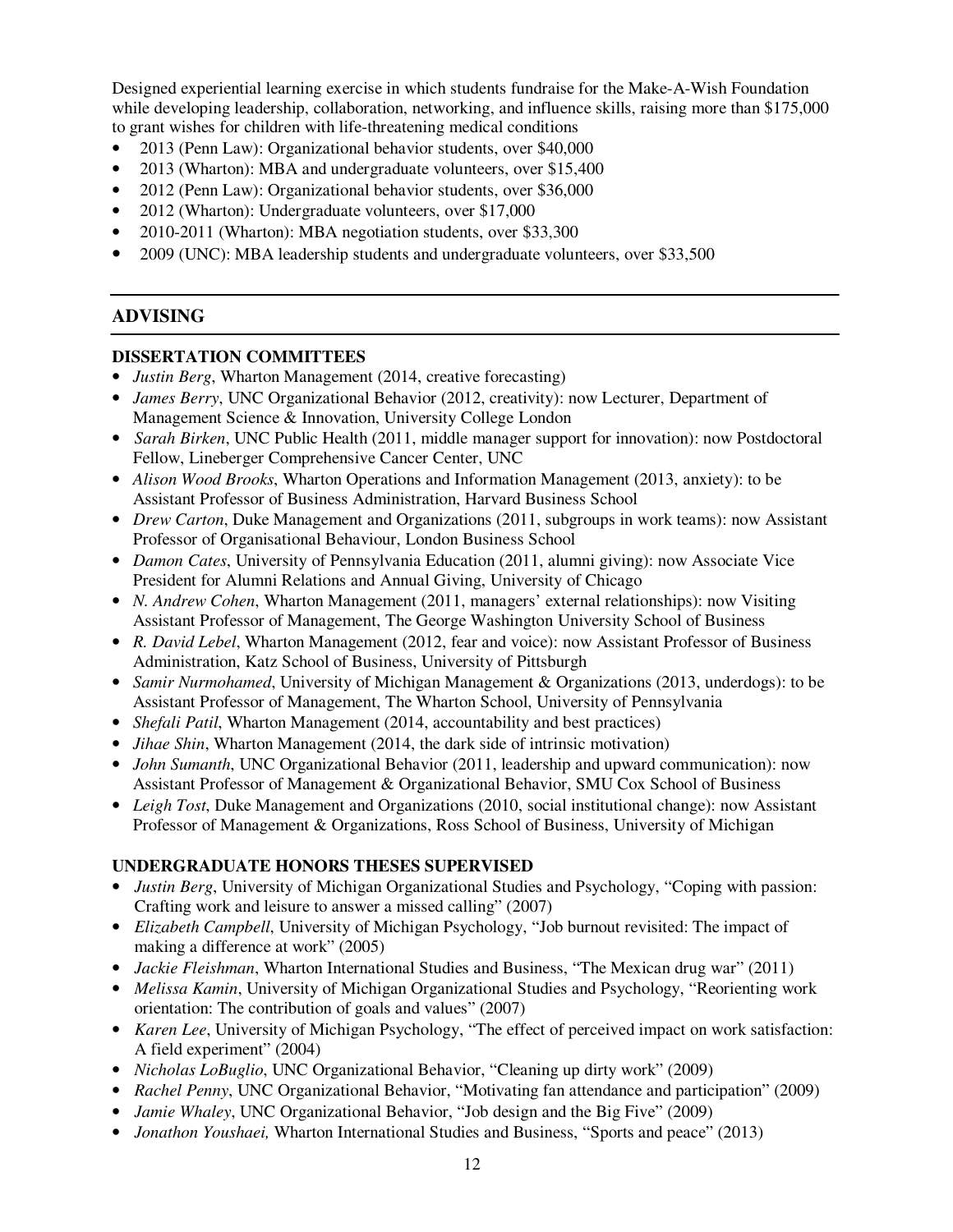## **FORMER UNDERGRADUATES IN DOCTORAL PROGRAMS**

- Justin Berg, The Wharton School: Management PhD (2009-present)
- Andrew Brodsky, Harvard Business School: Organizational Behavior PhD (2011-present)
- Elizabeth Campbell-Bush, University of Maryland: Management & Organization PhD (2009-present)
- Nicholas LoBuglio, The Wharton School: Management PhD (2011-present)
- Christopher Myers, University of Michigan: Management & Organizations PhD (2010-present)
- Kari Kagan, Palo Alto University: PGSP-Stanford PsyD (2009-present)
- Sarah Long, University of Indianapolis: Clinical Psychology PsyD (2007-present)
- Jenna Scott, Massachusetts School of Professional Psychology: PsyD (2009-present)

## **PROFESSIONAL SERVICE**

#### **ASSOCIATE EDITOR**

• *Academy of Management Journal* (2010-2014)

## **EDITORIAL BOARD MEMBER**

- *Academy of Management Review* (2008-present)
- *Academy of Management Journal* (2007-2010)
- *Journal of Applied Psychology* (2008-2010)
- *Academy of Management Perspectives* (2008-2011)
- *International Public Management Journal* (2007-present)
- *Organizational Psychology Review* (2009-present)
- *Journal of Management Inquiry* (2007-2009)
- *Academy of Management Review* special theory forum on understanding and creating caring and compassionate organizations (2010-2011)

#### **AD-HOC REVIEWER**

- *Administrative Science Quarterly* (2008-present)
- *Organization Science* (2007-present)
- *Organizational Behavior and Human Decision Processes* (2007-present)
- *Perspectives on Psychological Science* (2010-present)
- *Psychological Science* (2011-present)
- *Academy of Management Review* (2006-present)
- *Academy of Management Journal* (2006-present)
- *Journal of Applied Psychology* (2007-present)
- *Personnel Psychology* (2006-present)
- *Academy of Management Perspectives* (2008-present)
- *Journal of Occupational and Organizational Psychology* (2008-present)
- *Human Resource Management* (2007-present)
- *International Public Management Journal* (2006-present)
- *Organization Studies* (2009-present)
- *Journal of Business Ethics Education* (2009-present)
- Academy of Management Annual Meeting, organizational behavior division (2006-present)

## **GUEST EDITOR**

• *Journal of Organizational Behavior* special issue, "Putting job design in context: Cross-disciplinary, cross-level, and cross-cultural perspectives" (2008-2009)

## **COMMITTEE MEMBERSHIPS**

- Academy of Management OB Division Cummings Scholarly Achievement Award Committee (2013)
- Academy of Management OB Division Representative-at-Large (2009-2012)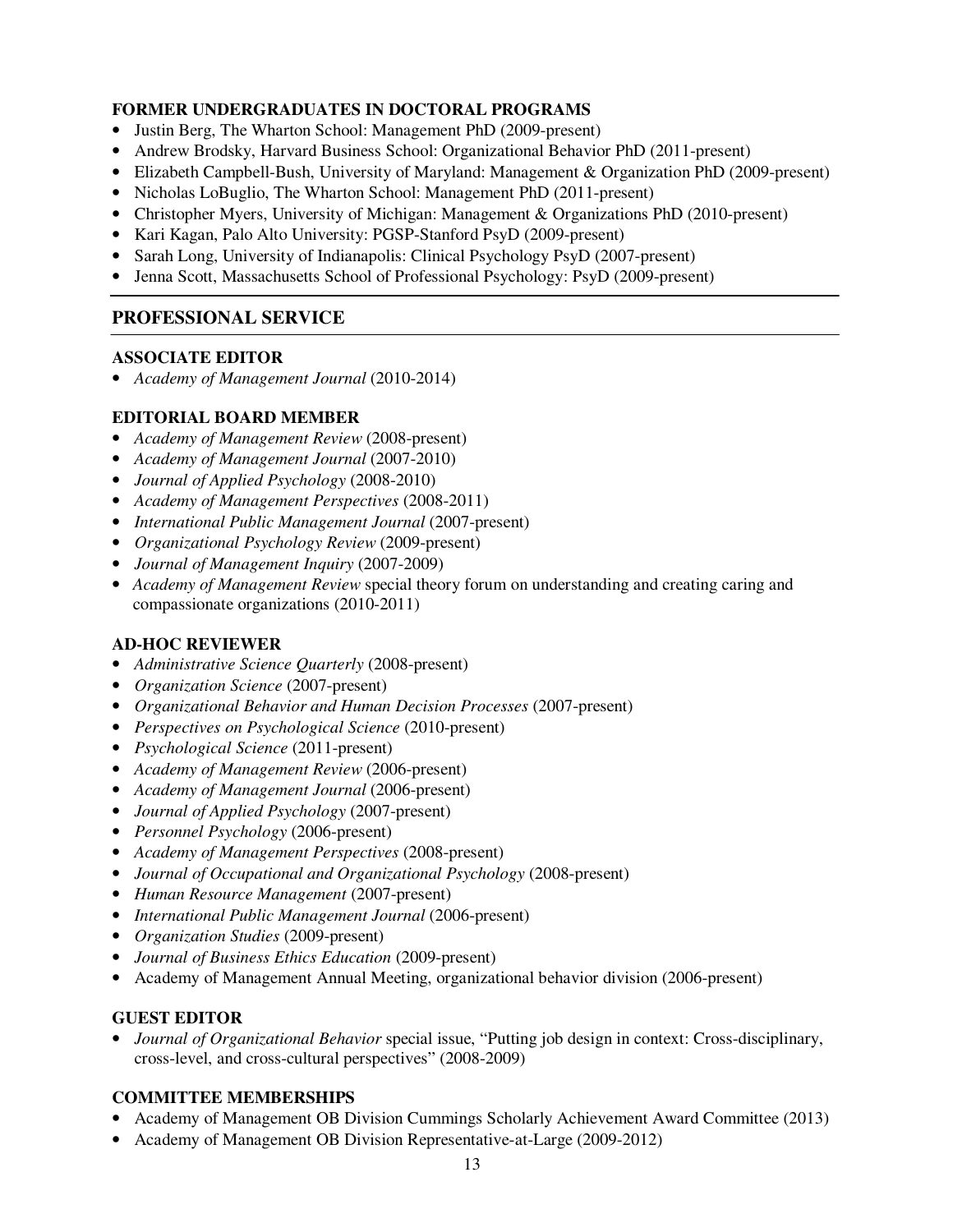- o Chair, Awards (2011-2012)
- o Lead Coordinator, Junior Faculty Workshop (2010-2011)
- o Co-Coordinator, Junior Faculty Workshop (2009-2010)
- Academy of Management OB Division Scientific Affairs Committee (2008-2010)
- Honors Examiner, Swarthmore College (2010)
- *Academy of Management Review* Best Paper Committee (2009)
- *Academy of Management Perspectives* Best Paper Committee (2009-2010)
- Academy of Management Making Connections in Organizational Behavior Award Committee (2009)
- Academy of Management Best Paper in Organizational Behavior Committee (2008)
- *International Public Management Journal* Accenture Award Committee (2009-2010)
- SIOP William A. Owens Scholarly Achievement Award Committee (2008, 2010)
- SIOP Corporate Social Responsibility Theme Track (2008-2009)
- SIOP Graduate Student Scholarship Selection Committee (2007-2010)
- International Advisory Board, Sheffield Institute of Work Psychology Conference (2007-2008)

## **PRESENTATIONS**

### **KEYNOTE SPEECHES**

- Goldman Sachs, Managing Directors Orientation (January 2013)
- Google, Global People Operations Conference (May 2012)
- JP MorganChase, Senior Leaders Conference (February 2013)
- JP Morgan, Penn Alumni Event (March 2012)
- Lincoln Financial, Retirement Plan Services National Sales Conference (January 2012)
- Microsoft, Global CIO Summit (March 2013)
- National Venture Capital Association, Corporate Venture Group Summit (April 2013)
- re:working Conference (February 2012)
- Royal Society for the encouragement of the Arts, Manufactures, and Commerce (May 2013)
- St. Luke's Hospital, Emerging Leader Program (November 2011)
- Starr Restaurants, Leadership Event (April 2010)
- Summit on Employee Engagement in Corporate Citizenship (April 2013)
- Tel Aviv University,  $1<sup>st</sup>$  Israel Organizational Behavior Conference (December 2011)
- University of Michigan Organizational Studies Graduation Ceremony (April 2008)
- University of Pennsylvania FOCUS on Health & Leadership for Women (October 2012)
- Wharton Healthcare Conference (February 2013)
- Wharton Leadership Conference (June 2012)
- Wharton Undergraduate Graduation Ceremony (May 2011)

## **INVITED RESEARCH PRESENTATIONS AND EVENTS**

#### *2012-2013*

- Angelo, Gordon & Co. Conference on Give and Take
- Environmental Defense Fund, Science of Decision-Making Workshop
- Goldman Sachs, Leadership in Action on motivation
- London Business School (Organisational Behaviour)
- Penguin Group brown bag on Give and Take
- Penn Chief Learning Officer Program, Lyceum on Give and Take
- Philadelphia Arts and Business Council, The Art of Persuasion panel
- Trustees' Council of Penn Women, Happiness at Work panel
- University of Pennsylvania Health System

## *2011-2012*

• Stanford Graduate School of Business (Organizational Behavior)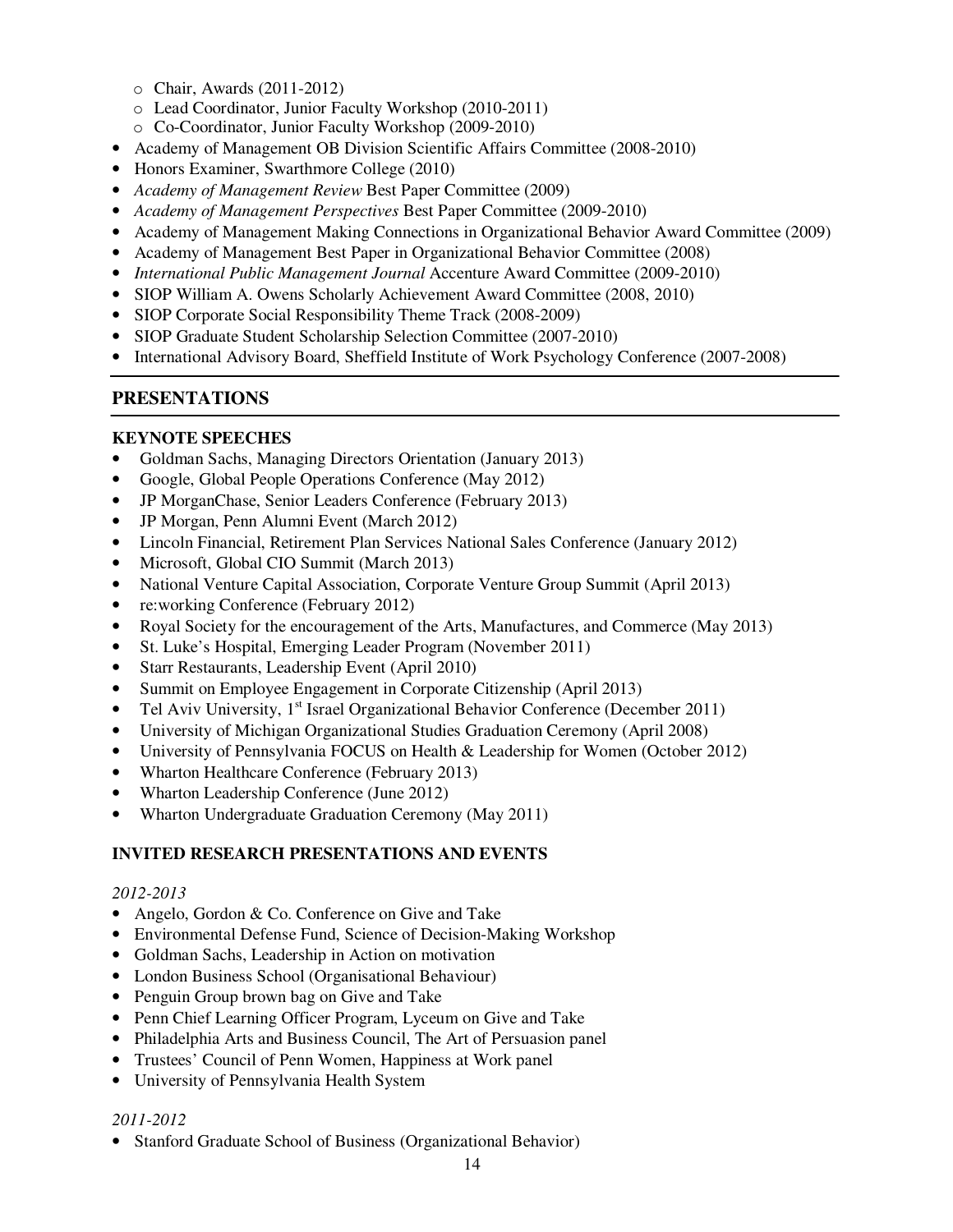- Kellogg School of Management (Management & Organizations)
- Hebrew University (Business Administration)
- The Technion (Behavioral Sciences and Management)
- Google (People Operations and People & Innovation Lab Summit)
- Lincoln Financial
- University of Pennsylvania (Positive Psychology Center)
- University of Pennsylvania orthopedic surgery residents
- TedxPenn

### *2010-2011*

- Google (People Operations and People & Innovation Lab Summit)
- Columbia Business School (Management)
- Tepper School of Business, Carnegie Mellon University (OB / Social & Decision Sciences)
- Cornell University (Johnson School/ILR)
- University of Maryland (Social, Decision Making, and Organizational Science)
- LeBow College of Business, Drexel University (Management)
- Wayne State University (Center for the Advancement of Research Methods and Analysis)
- TedxPhiladelphiaED

#### *2009-2010*

- Stanford Graduate School of Business (Center for Social Innovation)
- Fuqua School of Business, Duke University (Fuqua/Coach K Center on Leadership & Ethics)
- Smith School of Business, University of Maryland (Management & Organization)
- Marshall School of Business, University of Southern California (Management & Organization)
- Rotman School of Management, University of Toronto (OB/HRM)
- Tuck School of Business Administration, Dartmouth College (Strategy and Management)
- Sauder School of Business, University of British Columbia (OBHR)
- Jones Graduate School of Management, Rice University (OB)
- The Pennsylvania State University (I/O Psychology)
- Price College of Business, Oklahoma University (Management & Entrepreneurship)
- John Molson School of Business, Concordia University (Management)
- Center for Creative Leadership
- Treatment Research Institute
- University of Pennsylvania (Positive Psychology Center)
- The Wharton School, University of Pennsylvania (Decision Processes)
- Medco
- Google (People & Innovation Lab Summit)

#### *2008-2009*

- Foster School of Business, University of Washington (Management & Organization)
- Moore School of Business, University of South Carolina (Management)
- Brigham Young University (Public Management)
- University of Michigan (ICOS)
- University of Michigan (Organizational Studies: class of 2008 graduation speaker)
- The Wharton School, University of Pennsylvania (Management)
- The Wharton School, University of Pennsylvania (OB Conference)
- Duke University orthopaedic residents

#### *2006-2007*

- Harvard Business School (Organizational Behavior)
- Haas School of Business, University of California-Berkeley (Organizational Behavior)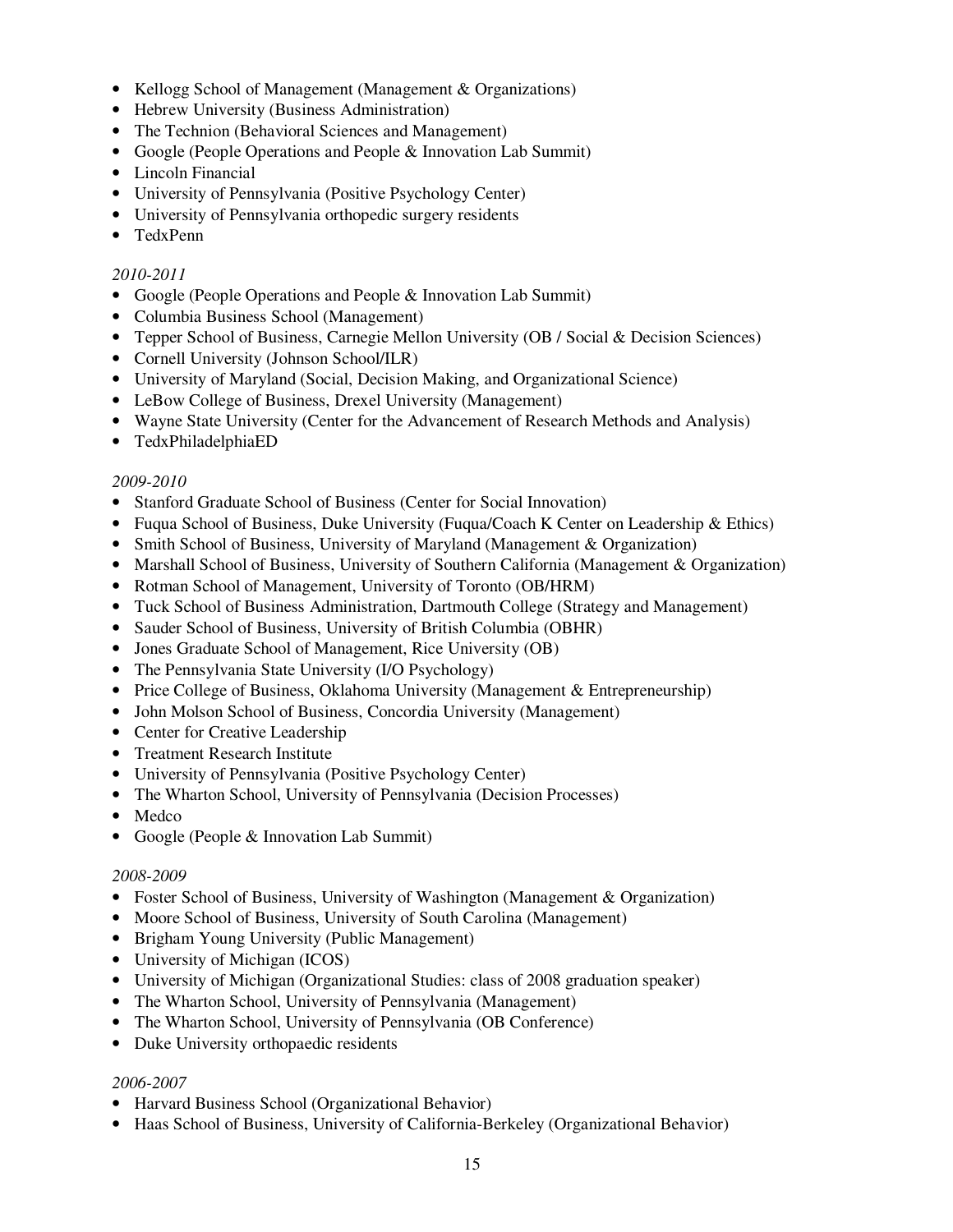- Yale School of Management (Organizational Behavior)
- Fuqua School of Business, Duke University (Management)
- Darden School of Business, University of Virginia (Leadership & Organizational Behavior)
- John F. Kennedy School of Government, Harvard University (Leadership & Management)
- Kenan-Flagler Business School, UNC-Chapel Hill (Organizational Behavior & Strategy)
- Eli Broad College of Business, Michigan State University (Management)
- University of Sheffield (Institute of Work Psychology)
- Leeds School of Business, University of Colorado-Boulder (Management)
- UNC-Chapel Hill (Social Psychology)
- University of Michigan (Research Center for Group Dynamics)
- Accenture (Human Performance)

#### *2005-2006*

- Harvard University (Psychology)
- University of Michigan (Psychology)
- University of Michigan (Organizational Studies)

## **ANNUAL MEETINGS OF THE ACADEMY OF MANAGEMENT**

#### *2011: San Antonio, TX*

- Organized OB division junior faculty workshop
- Presented "Making a theoretical contribution" in All-Academy professional development workshop, "Publishing in *AMJ*: Tips from the editors"
- Presented "Proactive but unproductive: The reasons and the audience" in OB symposium, "Costs of proactivity in organizations"
- Presented "Speaking up for future generations" in OB symposium, "Beyond identity: The power of generativity and legacy in organizations"
- Presented "Remote associates: Corporate volunteering and sense of community" in OB symposium, "Corporate volunteerism: Antecedents and consequences"

## *2010: Montreal, QC*

- Organized All-Academy symposium, "Making caring less daring: Overcoming the challenges of compassion"
- Presented as panelist in All-Academy symposium, "Teaching compassion: Helping students to recognize and care for others"
- Co-organized OB division professional development workshop, "The future of job design"
- Co-organized OB division junior faculty workshop
- Co-organized OB division professional development workshop, "Help, I'm stuck: Organizational behavior research incubator"
- Presented as panelist in OB division professional development workshop, "The productivity process: Research tips and strategies from prolific junior faculty"
- Presented "Meaningful work: The double-edged sword of prosocial impact" at Society of Business Ethics panel, "Meaningful work, the meaning of work, and business ethics"

#### *2009: Chicago, IL*

- Organized OB division professional development workshop, "Help, I'm stuck: Organizational behavior research incubator"
- Presented "In good we trust: Corporate social responsibility promotes commitment through giving" in All-Academy symposium, "Corporate social responsibility from the ground up: Cultivating an employee-centered perspective"
- Presented "Lighthearted fun in heartbreaking work: Sustaining meaningfulness through playfulness" in All-Academy symposium, "Creating sustainable work: Research insights and strategies for action"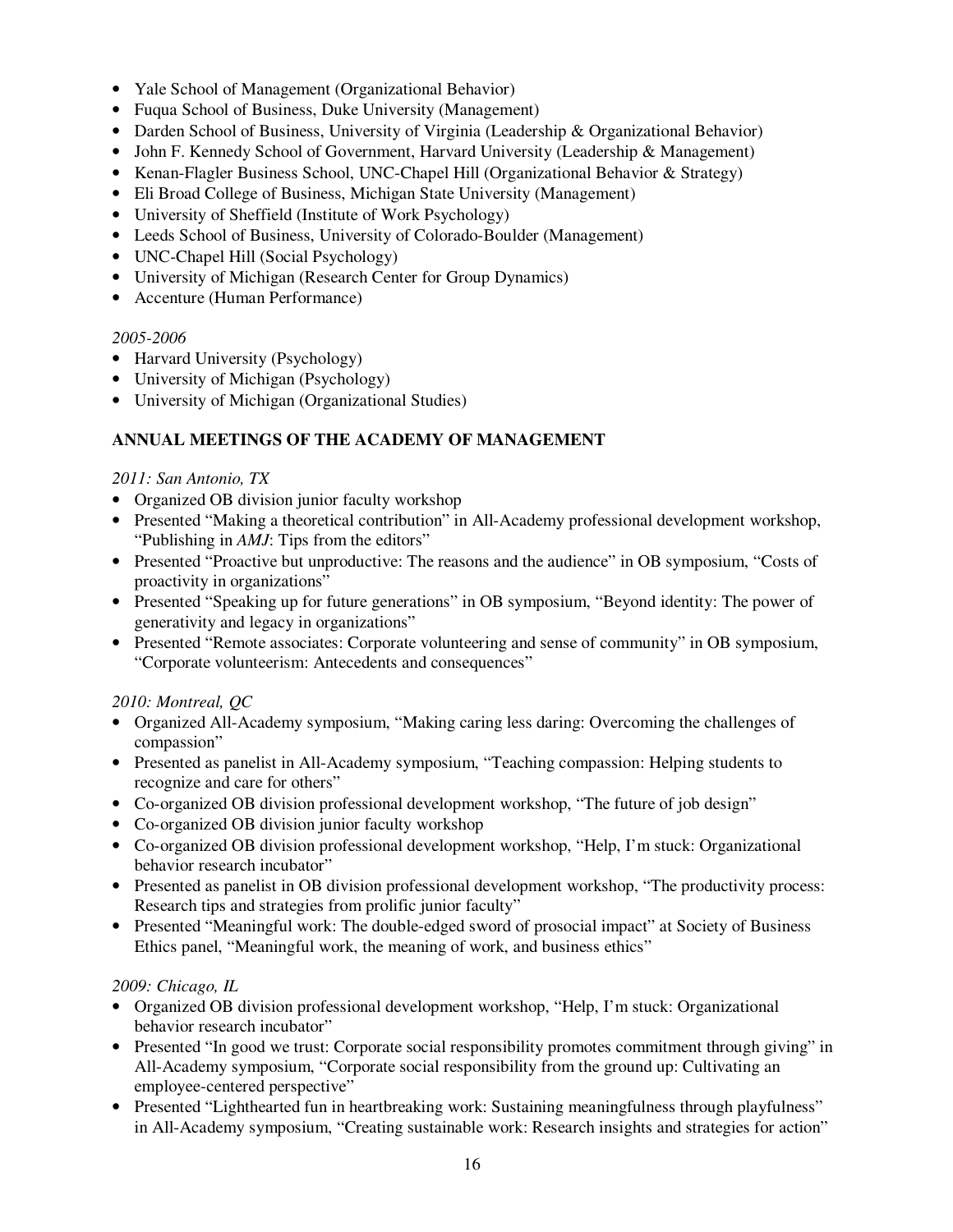## *2008: Anaheim, CA*

- Organized All-Academy symposium, "Opposite day: How can I know what to ask until I see what they say?"
- Presented "A paradox of citizenship satisfaction: Why we enjoy helping out-groups more than ingroups" in OB/HR symposium, "Beyond performance: Non-traditional consequences of helping behavior for the helper"
- Presented OB paper, "The adversity of success: Explaining why high performance leads to failure"
- Discussant, OB symposium, "Proactive behavior at work: Cumulating evidence from separate literatures"

## *2007: Philadelphia, PA*

- Organized All-Academy symposium, "The dark side of doing good"
- Presented "Above, beyond, and below the call of duty: The role of intrinsic and prosocial motivations" in OB/OMT/ODC symposium, "Going the extra mile: Antecedents and psychological processes in prosocial behavior and initiative"
- Discussant, OB/PNP symposium, "Public service motivation: State of the science and art"

## *2006: Atlanta, GA*

- Organized OB symposium and presented paper, "Prosocial motivation: Insights from zookeeping, volunteering, teaching, and public service"
- Organized OB symposium and presented paper, "Toward a general theory of proactive behavior"
- Presented "A prosocial perspective on work orientation: Enjoying the world vs. improving the world" in OB/Careers symposium, "When work is a calling: New directions in work orientation"

## *2005: Honolulu, HI*

- Presented "Identity construction in service work: Meaning-making through difference-making" in OB/OMT symposium, "Narratives of life in organizations"
- Presented OB paper, "Well-being at work: Toward an integrated understanding"

## **SOCIETY FOR INDUSTRIAL AND ORGANIZATIONAL PSYCHOLOGY CONFERENCE**

## *2009: New Orleans, LA*

- Organized research incubator, "The science and practice of corporate social responsibility: What I/O psychologists can contribute"
- Presented "Burning out or fired up? Relationships with beneficiaries as burdens vs. benefits" in symposium, "Relational perspectives on organizational phenomena"
- Presented "Albert Einstein meets Sherlock Holmes: Testing and discovering mediating processes in quasi-experiments" in symposium, "Recent developments in strategies for testing assumed mediation models"

## *2008: San Francisco, CA*

- Presented "Good soldiers and good actors: Prosocial and impression management motives as interactive predictors of citizenship behavior" in symposium, "OCB: Going beyond traditional models of social exchange"
- Presented "Are relationships with beneficiaries always beneficial? Moderating effects of personality" in symposium, "High-quality work relationships: Integrating streams and charting new waters"
- Presented "Socializing self-determination theory" in symposium, "Self-determination theory in the workplace"
- Coauthor on presentation, "The role of positive affect in making things happen" in symposium, "Explanatory mechanisms linking positive work experiences to behavior and well-being"

## **MAY MEANING MEETING**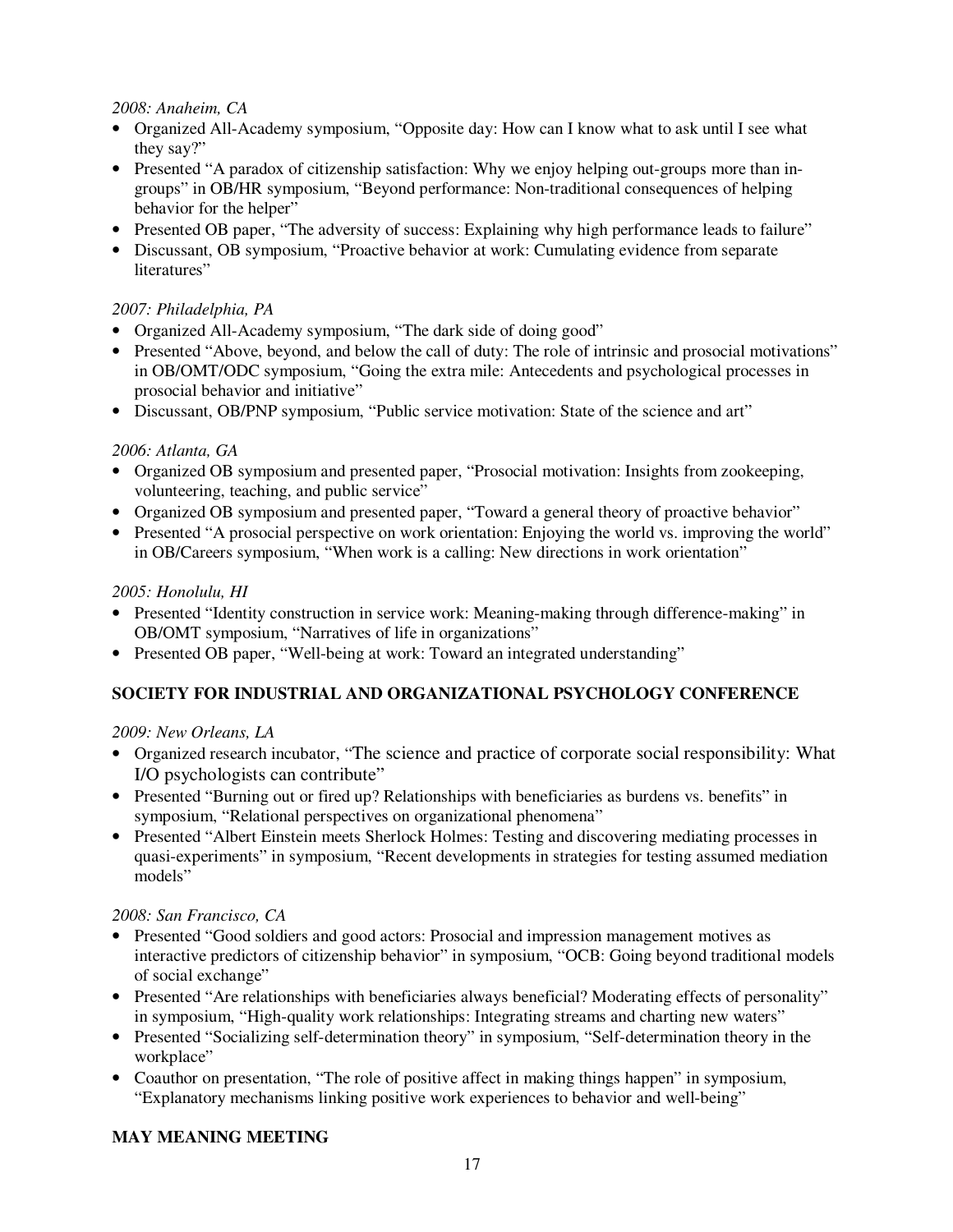- 2010 (Boston, MA): Presented "Prosocial job crafting"
- 2009 (Topsail Island, NC): Presented "Forget CFO, call me King of Cashola: Meaning in idiosyncratic job titles"
- 2007 (New Haven, CT): Presented "The role of death in organizational life: Effects of mortality salience on work motivation"
- 2006 (Urbana-Champaign, IL): Coauthor on presentation, "An evolving foundation of giving: A story of institutionalizing generosity"
- 2005 (St. Louis, MO): Presented "Relational job design and the motivation to make a difference"
- 2004 (Ann Arbor, MI): Presented "How does making a difference make a difference?"

### **OTHER CONFERENCES**

- American Psychological Society Annual Convention, May 2011, Washington, D.C.: Presented in "The research productivity process: Tips and strategies for junior faculty members"
- INSEAD Wharton Research Conference on Leadership, June 2008: Coauthor on presentation, "Leadership levers to motivate error management"
- American Psychological Association Convention, August 2005, Washington, D.C.: Presented "Prosocial impact coping: How making a difference makes a difference" in symposium
- American Psychological Society Annual Convention, May 2004, Chicago, IL: Presented poster, "Perceived impact at work: How making a difference makes a difference"

## **UNIVERSITY SERVICE**

*The Wharton School, University of Pennsylvania* 

- Founder/organizer, Authors@Wharton speaker series on social science and leadership (2012-present) Speakers include Daniel Pink, Gretchen Rubin, Susan Cain, Jonathan Haidt, Chip Conley, Barry Schwartz
- Co-organizer, Wharton junior OB conference (2009-present)
- Coordinator, OB research assistant consortium (2009-present)
- Research Director, Wharton Center for Leadership and Change Management (2011-present)
- Chair, Wharton Management Department Seminar Committee (2012-present)
- Co-Chair, Wharton Leadership Committee on MBA Feedback and Coaching Network (2011-present)
- Chair, OB  $2^{nd}$  year exam committee (2010-present)
- Member, Wharton Executive Education Advisory Board (2010-present)
- Member, Wharton Dean's Advisory Council (2011-2012)
- Member, Wharton MBA/Undergrad Curriculum Committee (2011-2012)
- Academic director, Wharton Executive Education Nano Tools (2010-present)
- Faculty member, doctoral pro-seminar on applied research methods for management (2010-present)
- Faculty adviser, 24 undergraduate independent studies (2010: 9; 2011: 15)
- Faculty adviser, 11 MBA independent studies (2010: 6; 2011: 5)
- Presenter, Wharton leadership in the business world pre-college program (2010-present)
- Mentor, 2 junior faculty members (2012-2013)
- Chair, junior faculty  $3<sup>rd</sup>$  year review committee (2012-2013)
- Member, OB faculty search committee (2011-present)
- Member, HR faculty search committee (2010-2011)
- Presenter, Wharton Business of Life lecture (2012)
- Presenter, Wharton Leadership Advisory Board (2012)
- Presenter, Faculty Showcase, Wharton Spring Welcome (2011)
- Presenter, Faculty Showcase, Wharton Winter Welcome (2011, 2012)
- Presenter,  $2<sup>nd</sup>$  annual Wharton BizTalks (2011)
- Faculty discussion leader, Wharton Leadership in Film series (2011)
- Member, Management PhD admissions committee (2010)
- Coordinator, micro-meso organizational research brown bag series (2010)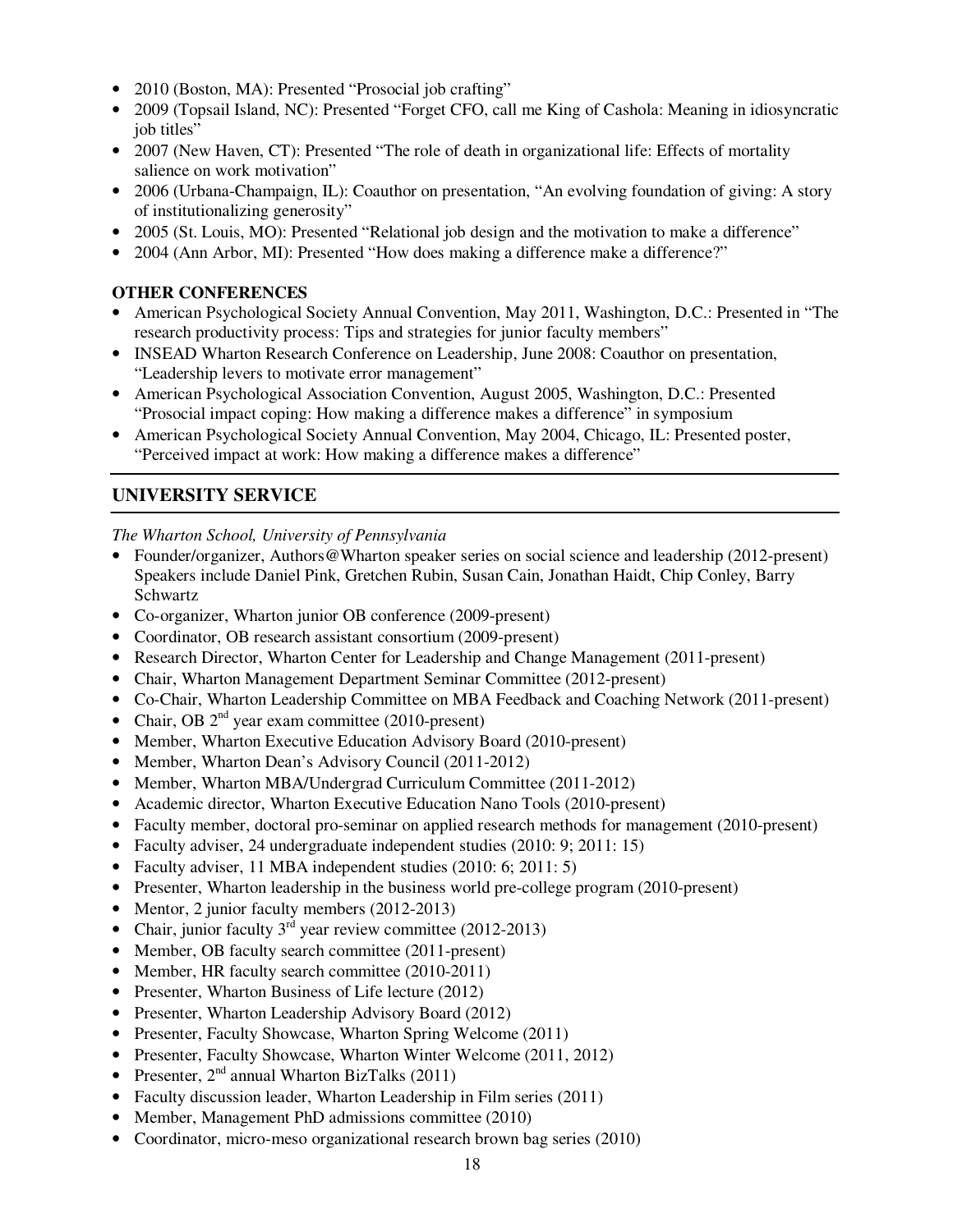- Presenter, Wharton Iron Prof competition (2010, 2011)
- Presenter, Joseph Wharton Scholars Senior Research Seminar (2010)
- Faculty speaker, Wharton Family Weekend (2010)
- Presenter, Wharton PhD teaching workshop (2010)
- Presenter, Wharton Dealmakers Club (2010, 2011)
- Guest speaker, Wharton Management Club (2010)
- Faculty adviser, Wharton Social Impact Research Experience (2010)
- Capstone adviser, 3 Masters in Applied Positive Psychology program students (2010)

## *University of North Carolina at Chapel Hill*

- Elected to Order of the Grail-Valkyries for significant contributions to academic climate (2009)
- Finalist, Class of 2008 Faculty Award, UNC Kenan-Flagler (2008)
- Member, MBA Leadership Immersion planning committee (2009)
- Co-chair, OB faculty recruiting committee (2007-2008)
- Member, BSBA program committee (2007-2009)
- Member, OB PhD admissions committee (2007-2009)
- Faculty adviser, 17 BSBA independent studies (2008-2009)
- Member, Weatherspoon Award for BSBA Teaching Excellence selection committee (2009)
- Interviewer, BSBA admissions (2007-2009)
- Co-coordinator, OB subject pool (2007-2009)
- Coordinator, OB research incubators (2008-2009)
- Reader/grader, OB comprehensive doctoral exams (2008-2009)
- Guest lecturer: KFBS Leadership Day (2007-2008), Students Advancing In Leadership (2008), Explore Carolina (2008)
- Judge, Carolina Challenge social entrepreneurship competition (2008)

## *University of Michigan*

- Organizational Studies Commencement Speaker (2008)
- Pat Gurin Lecture Award (2006)
- Co-Director, Quality of Life Interdisciplinary Forum (2003-2005). Received Rackham grant to cofound workshop linking doctoral students and professors to study human well-being
- Member, Interdisciplinary Committee on Organizational Studies retreat planning committee (2005)
- Member, Organizational psychology PhD admissions committee (2004)

## *Harvard University*

- Interviewer, undergraduate admissions (2003-2006)
- Member, Psychology Department Committee on Undergraduate Instruction (2002)
- President and Business Manager, Harvard Magic Society. Co-founded student club performing magic to provide community service and entertainment (2000-2002)

## **GRANTS**

- Wharton Global Initiatives Research Program Grant (2011: \$10,000)
- Google People and Innovation Lab Research Grant (2010: \$12,500)
- Wharton Dean's Research Fund (2010: \$5,500)
- Fortune 500 Organizational Foundation Research Grant (2005-2006: \$20,832)
- Interdisciplinary Committee on Organizational Studies Research Grant (2005: \$2,920)
- University of Michigan Psychology Dissertation Grant (2005: \$1,000)
- Quality of Life Interdisciplinary Forum Grant (2003-2005: \$8,761)

## **MEDIA COVERAGE**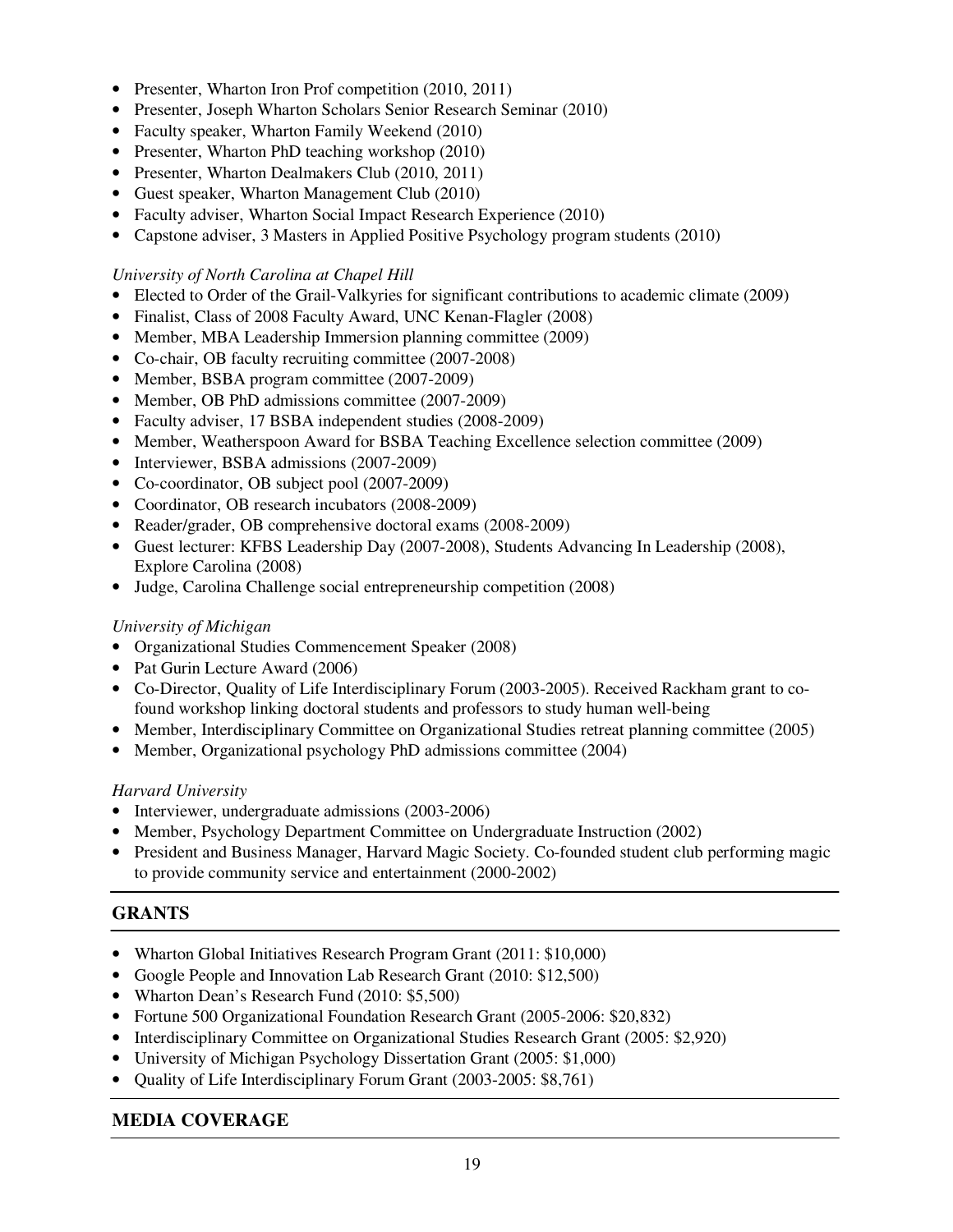### *Give and Take*

- New York Times Magazine cover story, "Is giving the secret to getting ahead?"
- New York Times interview with Susan Dominus
- Behind the New York Times cover story
- Forbes: 7 ways that generosity can lead to success
- Hall of Fame NFL quarterback Fran Tarkenton on Give and Take
- Inc: A skimmer's guide to Give and Take
- BloombergBusinessWeek on Give and Take
- Fast Company: Why Giving Back Helps You Get More Done
- Fast Company: How being helpful can make you happier and more productive
- Fast Company: The rise of the superconnector
- Forbes: The surprising secret to a satisfying and successful life with others
- Forbes: How Silicon Valley profits from giving back
- Amazon editors' picks for best books of April 2013 in business & leadership
- Quartz: One easy way to boost employees' productivity
- Human Resource Executive Online: The power of being helpful
- Crain's Chicago Business: Does this man hold the secret to getting ahead?
- ServiceSpace blog on Give and Take
- strategy+business: You gotta serve somebody
- NPR: Amazon's bestseller list in business management and leadership
- Advice to New York Times readers
- Bob Sutton's blog on 11 books every leader should read
- University of Michigan Alumni Author of the Month feature
- Amazon's list of hot new releases in organizational behavior
- goodreads interview with Susan Cain
- Publishers Weekly review
- Kirkus review
- Huffington Post story on mentoring
- Total Leadership news on books
- Delta Partners books you should read
- Penguin book buzz
- Huffington Post blog on mentoring
- ABC Clare Calvet's recommended books to read 2013

## *Achievements and Recognition*

- Poets and Quants / Fortune world's 40 best business school professors under 40: List, Bio, Feature
- BusinessWeek favorite professors
- American Psychologist award for distinguished scientific early career contributions to psychology
- American Psychological Association news on distinguished scientific awards
- The Atlantic 23  $\frac{1}{2}$  biggest ideas of the year
- Knowledge @Wharton top 10 stories of 2010 (#4 and #5)
- Harvard Business School Working Knowledge most popular articles of 2010 (#2)
- Society for Industrial and Organizational Psychology news on early career contribution awards
- Penn Fellows for 2013
- Fundraising for Make-A-Wish: **ABC News, Penn Law, Daily Pennsylvanian, Desert News**, and a spinoff activity for Haiti
- Reuters / CSR wire top 10 corporate responsibility findings in 2010 (#2)
- Academy of Management report on scholarly achievement awards
- Society for Industrial and Organizational Psychology article on award winners
- Research highlighted in bestselling books, including: Drive: The Surprising Truth About What Motivates Us by Daniel Pink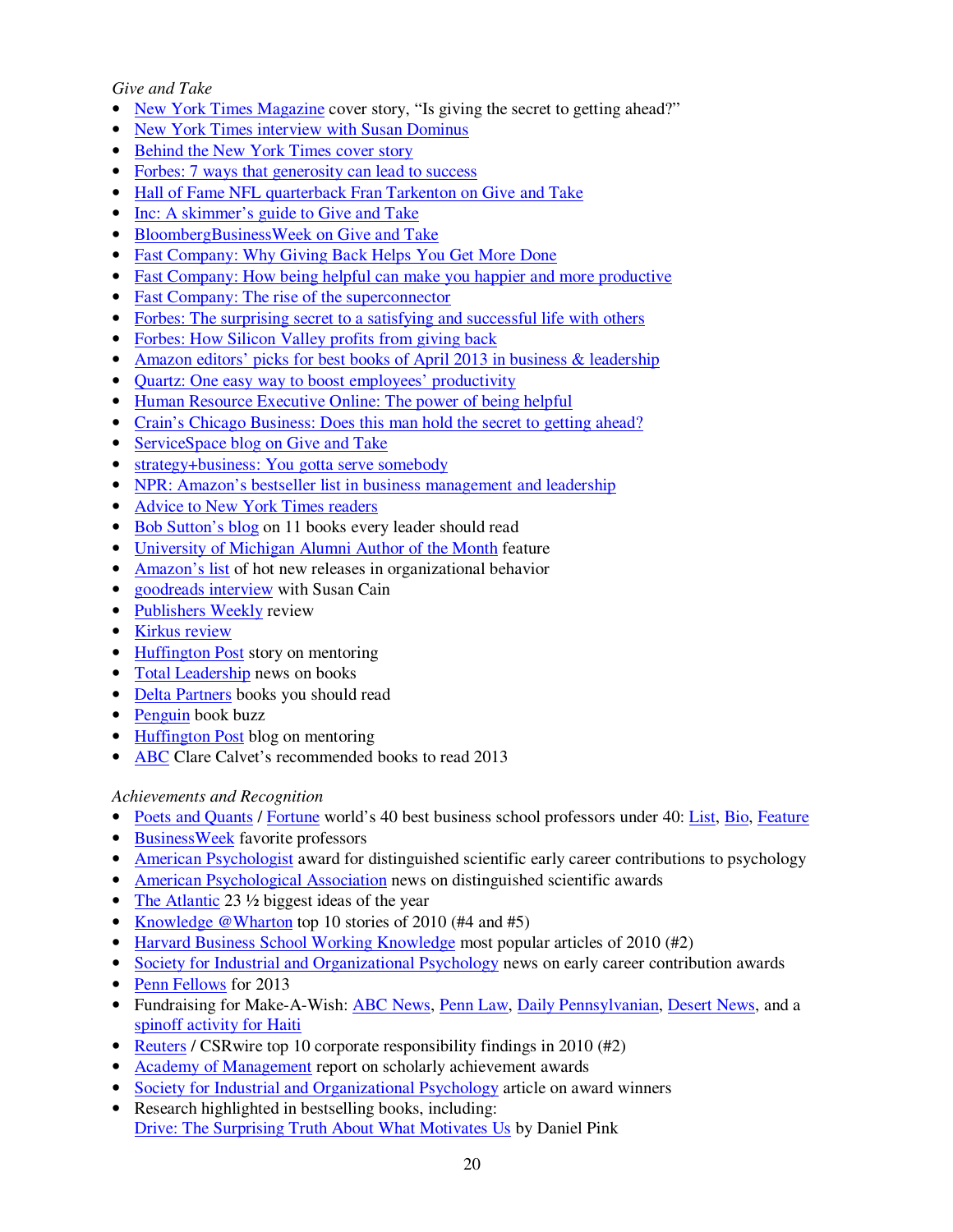Quiet: The Power of Introverts in a World That Can't Stop Talking by Susan Cain To Sell Is Human: The Surprising Truth About Moving Others by Daniel Pink The Happiness Advantage: The Seven Principles of Positive Psychology That Fuel Success and Performance at Work by Shawn Achor

## *Leadership and Influence*

- New York Times article on social science and human behavior
- Wall Street Journal article on introverted executives
- Washington Post article on personality and the Myers-Briggs Type Indicator
- Time Magazine article on introversion
- New York Times article on shyness
- Washington Post article on introverts, extraverts, and sales
- TED Talk by Susan Cain on introversion
- O, The Oprah Magazine article on introversion
- Fast Company / Bob Sutton blog on gratitude
- NPR story on introverts
- CNN story on introverts
- Scientific American / Huffington Post article on introversion
- Association for Psychological Science story on the gregarious salesman
- Scientific American article on salespeople
- Knowledge@Wharton interview on quiet leadership
- Globe and Mail article on extraverted and introverted leadership
- BusinessWeek article on charismatic leadership
- CBS News article on charisma
- Fast Company article on introversion
- Fast Company article on Google's future
- New York Times op-ed on efficiency
- Knowledge @Wharton article on extraverted leadership
- Financial Times article on introverted leadership
- Sunday Times article on introverted leadership
- New York Times article on doctors and empathy
- CNN article on introverted leadership
- Oprah article on introverted leadership
- Harvard Business Review blog on managing multiple bosses
- Psychology Today blog on influence
- **MSNBC TV** interview on introversion
- Business Insider article on sales
- Risk Management Monitor article on introverted leaders
- Psychology Today blog on introverted leaders
- Psychology Today blog on introversion and creativity
- FOX Business article on introverted leaders
- Kansas City Star article on introverted leaders
- Glass Hammer article on introverted leaders
- Newsworks Tonight story on introversion
- Wharton @Work newsletter on extraverted leadership
- Business of Software interview on selling
- GPCC News interview on selling
- Wharton Magazine article on selling
- PsychCentral blog on quiet leadership
- John Tesh blog on leadership
- Harvard Business School Working Knowledge article on leading proactive employees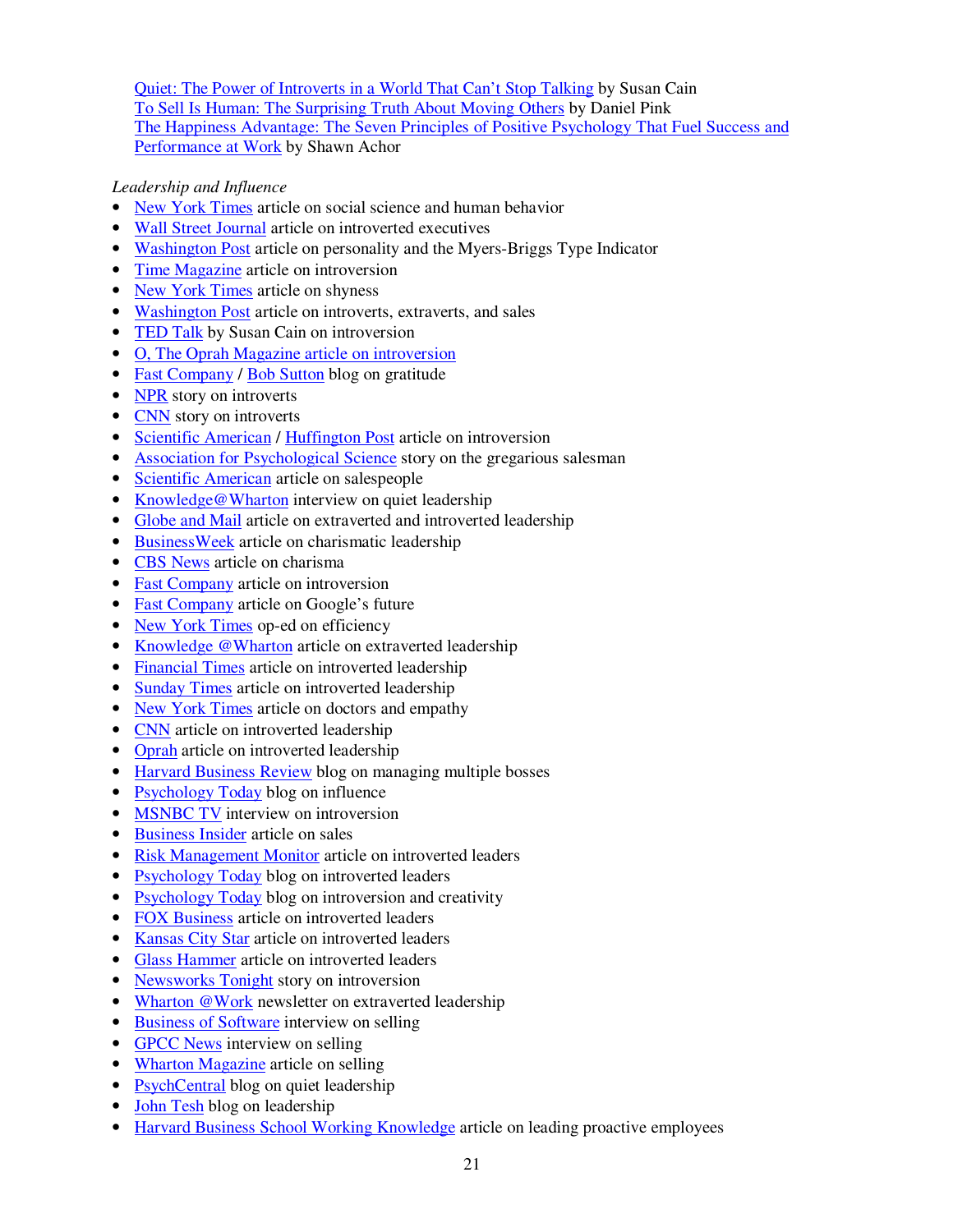- The Economic Times, India Edition interview on quiet bosses
- Human Resource Executive Online article on leadership lessons from India
- Business Finance Magazine article on turning management vision into employee reality
- Knowledge @Wharton article on presidential leadership
- Knowledge @Australian School of Business article on proactive behavior annoying your boss
- I/O at Work blog on too much of a good thing
- Inside Influence Report on showing appreciation
- Negotiation newsletter on gratitude
- Susan Cain blog on creativity and leadership
- PsychCentral blog on creativity and leadership
- Positive Psychology News on introverted leadership
- Harvard Business Review blog on how introverts can become better innovators
- Harvard Business Review blog on introverts in the office
- CustomerThink blog on introverts and extraverts
- Center for Creative Leadership newsletter on introversion
- HRM Asia article on introverted leaders
- Rally company blog on introverted executives
- Practicum Inc blog on leadership
- Hardwired Humans newsletter on dominant leadership
- Shanghai Daily article on extraverted leadership
- InformationWeek story on IT introverts
- Michael Roberto blog on introverted vs. extraverted leaders
- Self-Promotion For Introverts story on introverted leaders and proactive followers
- The Himalayan Times article on quiet leadership
- Orange County Register article on sales
- Forbes India article on leadership and errors
- Ottawa Business Journal blog on civility

#### *Motivation*

- Daily Telegraph article on purpose
- BusinessWeek article on meaning and job performance
- Dan Pink blog on purpose as a motivator
- CNN story on happiness
- Freakonomics blog on morale
- Wall Street Journal ideas/market blog on motivating doctors to wash their hands
- Wall Street Journal health blog on motivating doctors and nurses to wash their hands
- Financial Times article on customers motivating employees
- Fast Company article on customers motivating employees
- Inc. article on *To Sell Is Human*
- Harvard Business Review IdeaCast on sales
- Dan Pink's Flip Manifesto
- Globe and Mail article on creativity
- Philadelphia Inquirer article on how customers can motivate employees
- Knowledge @Wharton / Forbes article on the art of motivating employees
- New York Times blog on getting doctors to wash their hands
- Huffington Post article / Wray Herbert blog on hand washing
- Federal Computer Weekly blog on hand washing
- Association for Psychological Science press release on hospital handwashing
- Health 2.0 on the psychology of health incentives
- Knowledge@Wharton / Time / Financial Times story on evaluating job applicants
- Fortune / CNNMoney article on east vs. west coast cultures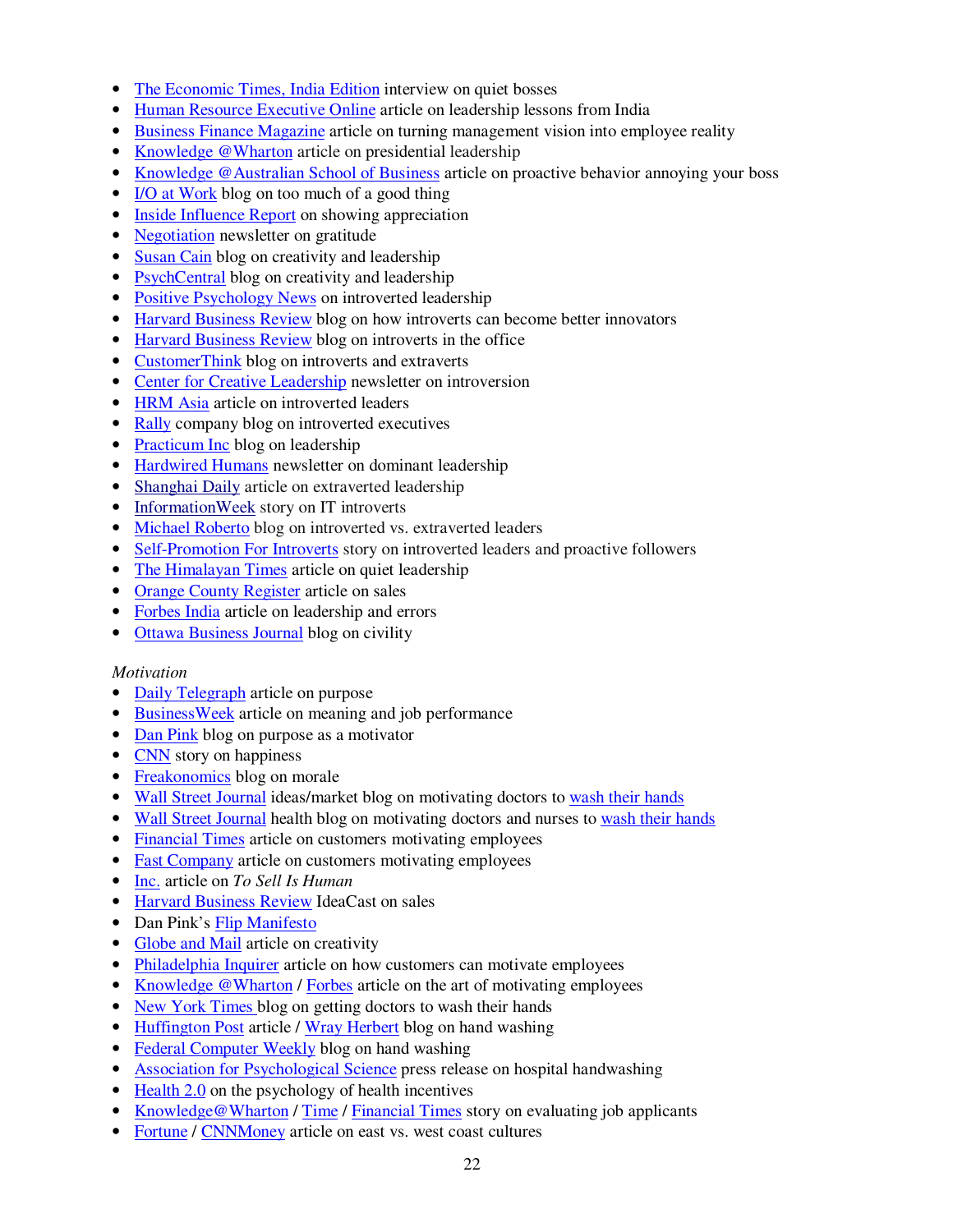- Stanford Center for Social Innovation briefing on the science of getting people to do the right thing
- Society for Human Resource Management research quarterly on motivating performance
- CBS Interactive BNET Insight blog on motivating employees
- Financial Times article on motivating fundraisers
- Investor's Business Daily article on energizing top performers
- TEDxPenn talk on why trying to be happy can make us unhappy
- Harvard Gazette article on gratitude
- APS Observer article on giving
- Yahoo! Finance article on job satisfaction
- Men's Health article on having a better Monday
- National Affairs blog on too much of a good thing
- TheStreet article on entry interviews
- Stanford GSB News article on giving and commitment
- Harvard Business Review blog on motivation
- Federal Computer Weekly article on public service motivation
- Knowledge@Wharton article on boss-free offices
- Wharton@Work nano tool on employee engagement
- Inside Influence Report on productivity
- Business2Community article on customer-centric organizations
- Stanford Center for Social Innovation newsletter on gratitude
- Harvard Business Review blog on what makes work worth doing
- Canadian Manager article on motivation
- Knowledge@Wharton article on morale
- Knowledge@Wharton story on motivation
- TLNT article on customer stories and employee engagement
- Medical Daily article on motivating people to give and volunteer
- Science Codex and ScienceDaily article on helping
- Keith Sawyer blog on creativity
- Information Security blog on the illusion of invulnerability
- Healthcare Purchasing News on hand hygiene
- John Ballard blog on productivity
- D Magazine blog on client feedback
- PsyBlog on gratitude
- Network for Good blog on outsourcing inspiration
- KevinMD blog on motivating health care workers
- SHRM India article on motivation in today's workplace
- Miller-McCune article on creativity
- Ottawa Business Journal blog on empathy
- Knowledge@Wharton article on perks
- **HRIQ** interview on motivation
- NurseZone article on patient connection
- THE Journal article on teacher burnout
- HP Input-Output article on the creative class
- **Jeff Thompson blog on callings**
- John Kamensky blog on how customers can energize your employees
- Positive Psychology News Daily article on intrinsic motivation and purpose pursuit
- Harvard Business Review blog on how to give a meaningful "thank you"
- Financial Review article on thanking employees
- Network for Business Sustainability article on giving and commitment
- Ethical Corporation Magazine article on giving and commitment
- CBS MoneyWatch on financial education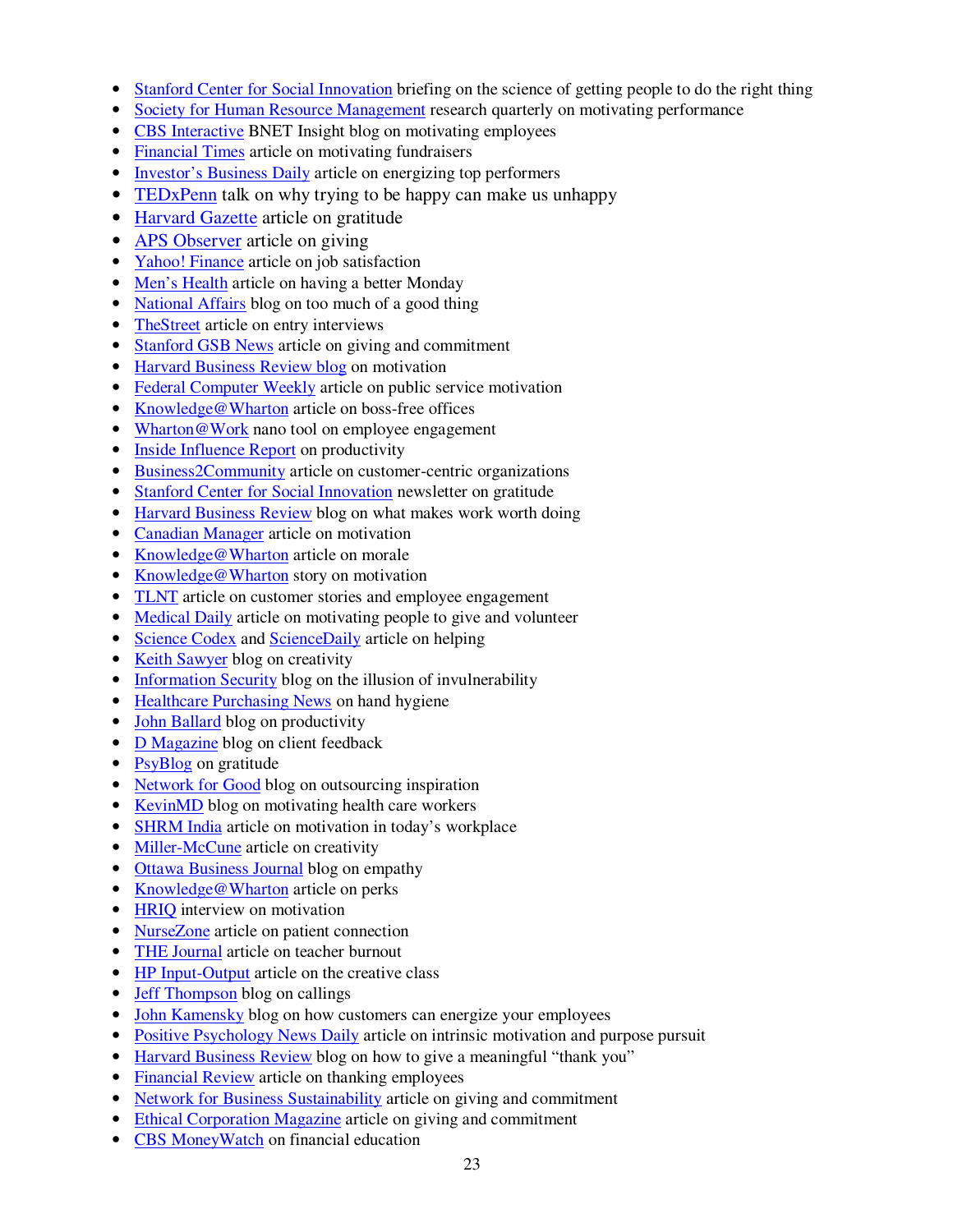- Philadelphia Business Journal on people
- Stanford Scope blog on hospital handwashing
- Cleveland Plain Dealer story on hospital handwashing
- Newsworks article on hospital handwashing
- HealBlog story on hospital handwashing
- FierceHealthcare newsletter on hospital handwashing
- Deseret News article on hospital handwashing
- Federal Computer Week article on "the face-to-face experience"
- Federal Computer Week story on federal performance
- USA Today article on high-pressure jobs
- US News & World Report article on finding happiness at work
- Knowledge@Wharton article on employee well-being
- Forbes story on the changing world of work
- Twitpic post on the art of motivation maintenance
- Joyce Hostyn blog on motivation
- Wall Street Journal article on motivating teams to overcome adversity
- Mulholland Books article on coaches
- ServiceSpace blog on giving
- Yahoo! Finance article on work engagement
- Vision Monday story on high-potential job applicants
- Training & Development Magazine article on corporate social responsibility
- NetworkWorld blog on Steve Jobs

#### *Multimedia*

- *Give and Take*: the card trick
- Keynote presentation at Google people operations global summit
- Wharton Leadership Conference presentation on leading quietly
- New York Times interview on *Give and Take*
- CNN story on happiness
- ABC News story on raising funds for the Make-A-Wish Foundation
- Wharton Graduation 2011 faculty speech
- Knowledge@Wharton interview with Dan Pink on *To Sell Is Human*
- Knowledge@Wharton interview with Arthur Sulzberger on *The New York Times*
- Leaders@Wharton interview with Mark Shapiro on the Cleveland Indians
- Leaders@Wharton interview with William Lauder on The Esteé Lauder Companies, Inc.
- CBC NewsWorld: The Lang & O'Leary Exchange story on boss-free offices
- Reach Personal Branding interview with Dan Pink on *Drive*
- EconTalk podcast with Dan Pink on motivation
- Scientific American podcast on handwashing in healthcare
- Wharton BizTalks presentation on outsourcing inspiration
- TEDxPhiladelphiaED presentation on teacher burnout
- Stanford Center for Social Innovation presentation on outsourcing inspiration
- People and Projects Podcast on leading with meaning
- Under New Management Podcast on task significance
- TedxPhillyEd presentation on teacher burnout

## **POPULAR WRITING FOR LEADERS, MANAGERS AND PRACTITIONERS**

- *Give and Take: A Revolutionary Approach to Success*. Viking Press, April 2013.
- The best lie detectors in the workplace. *Washington Post*, April 2013.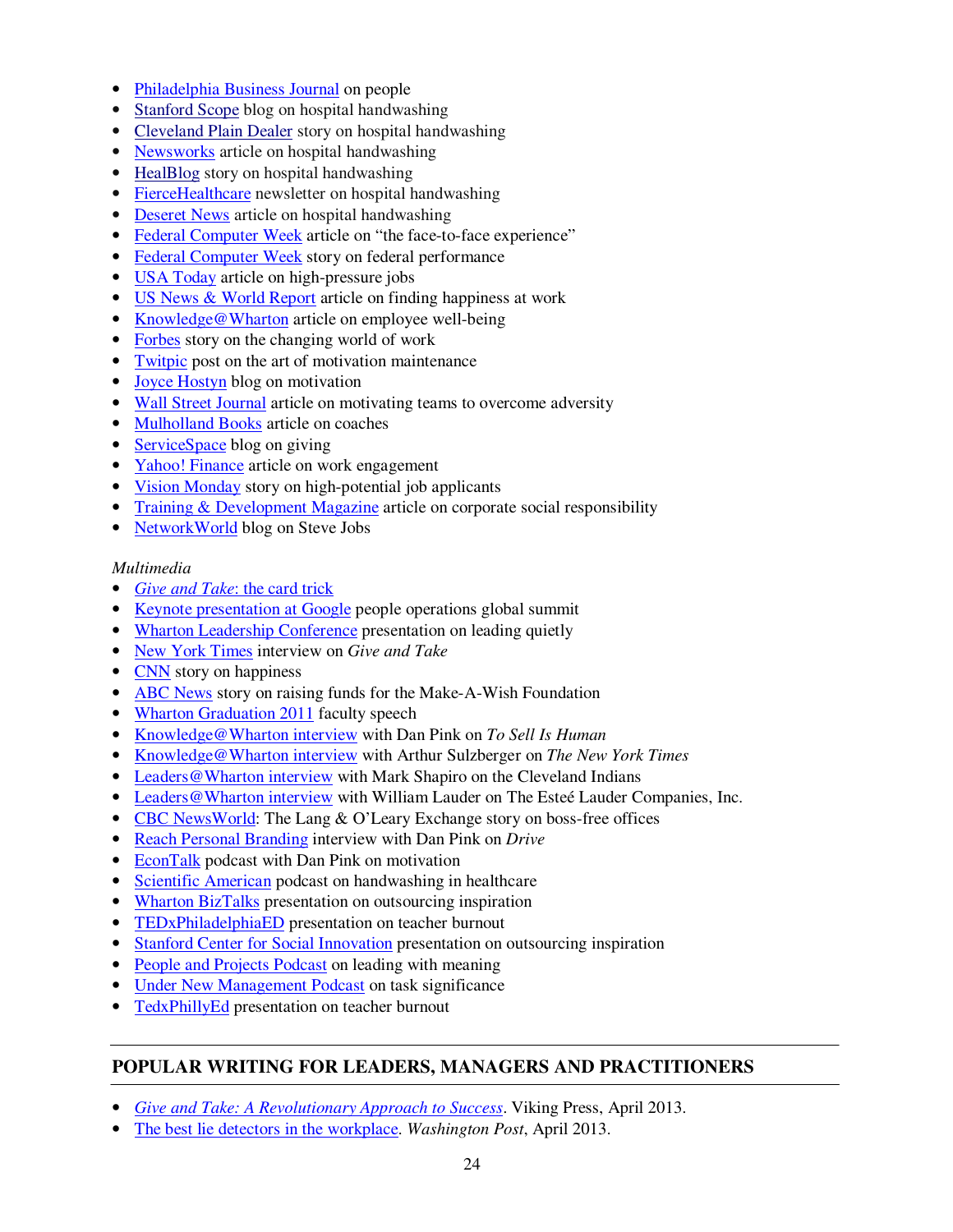- In the company of givers and takers. *Harvard Business Review,* April 2013.
- Givers take all: The hidden dimension of corporate culture. *The McKinsey Quarterly*, April 2013*.*
- Turning the tables of success. *strategy+business*, April 2013*.*
- Fitting in and standing out: Shifting mindsets from taking to giving. *ChangeThis*, April 2013.
- How customers can rally your troops: End users can energize your workforce far better than your managers can. *Harvard Business Review*, June 2011: 97-103*.*
- Stop stealing the spotlight: The perils of extraverted leadership. *European Business Review*, May-June 2011: 29-31.
- The unbearable lightness of meetings. *Center for Positive Organizational Scholarship Newsletter*, March 2012.
- Motivating creativity at work: The necessity of others is the mother of invention. *Psychological Science Agenda,* July 2011.
- Sustainable employee motivation: Selfish or selfless? *Wharton Magazine Blog*, March 2011.
- The problem with financial incentives—and what to do about it. *Knowledge@Wharton*, March 2011.
- The hidden advantages of quiet bosses. *Harvard Business Review*, December 2010. Reprinted in US Airways Magazine, December 2010.
- The entry interview: Why wait until employees leave? *Wharton Magazine Blog*, November 2010.
- We commit when we give. *Sustainable Enterprise Quarterly*, Summer 2009.
- Happiness, health, or relationships? Managerial practices and employee well-being tradeoffs. *Academy of Management Perspectives,* 2007.

### **CASE STUDIES AND TEACHING NOTES**

• *A Foundation of giving: How one company cares for its employees*. This case documents the inception, evolution, triumphs and tribulations of the Borders Group Foundation. The Foundation is an employee assistance program that has given over \$2 million in support to Borders staff members in need over the past decade.

www.bus.umich.edu/Positive/POS-Teaching-and-Learning/Borders-Cases.htm

• *Make-A-Wish Foundation*. This case describes several of the Foundation's initiatives to create a fun work environment and the benefits, challenges, and unintended consequences of the organization's emphasis on playfulness.

www.globalens.com/partners/RSB/casedetail.aspx?cid=1428873

## **PROFESSIONAL MEMBERSHIPS**

- Academy of Management (2004-present)
- American Psychological Association (2004-present)
- Association for Psychological Science (2004-present)
- Society for Industrial and Organizational Psychology (2004-present)
- Society for the Study of Motivation (2009-present)

## **WORK EXPERIENCE**

## **CONSULTING ENGAGEMENTS**

- *Children's Hospital of Pennsylvania*: leading organizational change (2012)
- *Novo Nordisk*: triple bottom line and organizational change (2011)
- *Elsevier*: leadership, motivation, and influence (2011-2012)
- *Southern Star*: performance, motivation and turnover (2011)
- *Medco*: case development (2010)
- *Royal Bank of Scotland*: leadership, culture, and change (2010)
- *U.S Air Force*: motivation, satisfaction, performance (2008-2009)
- *Eye Care Associates*: motivation, satisfaction, leadership, selection (2008-present)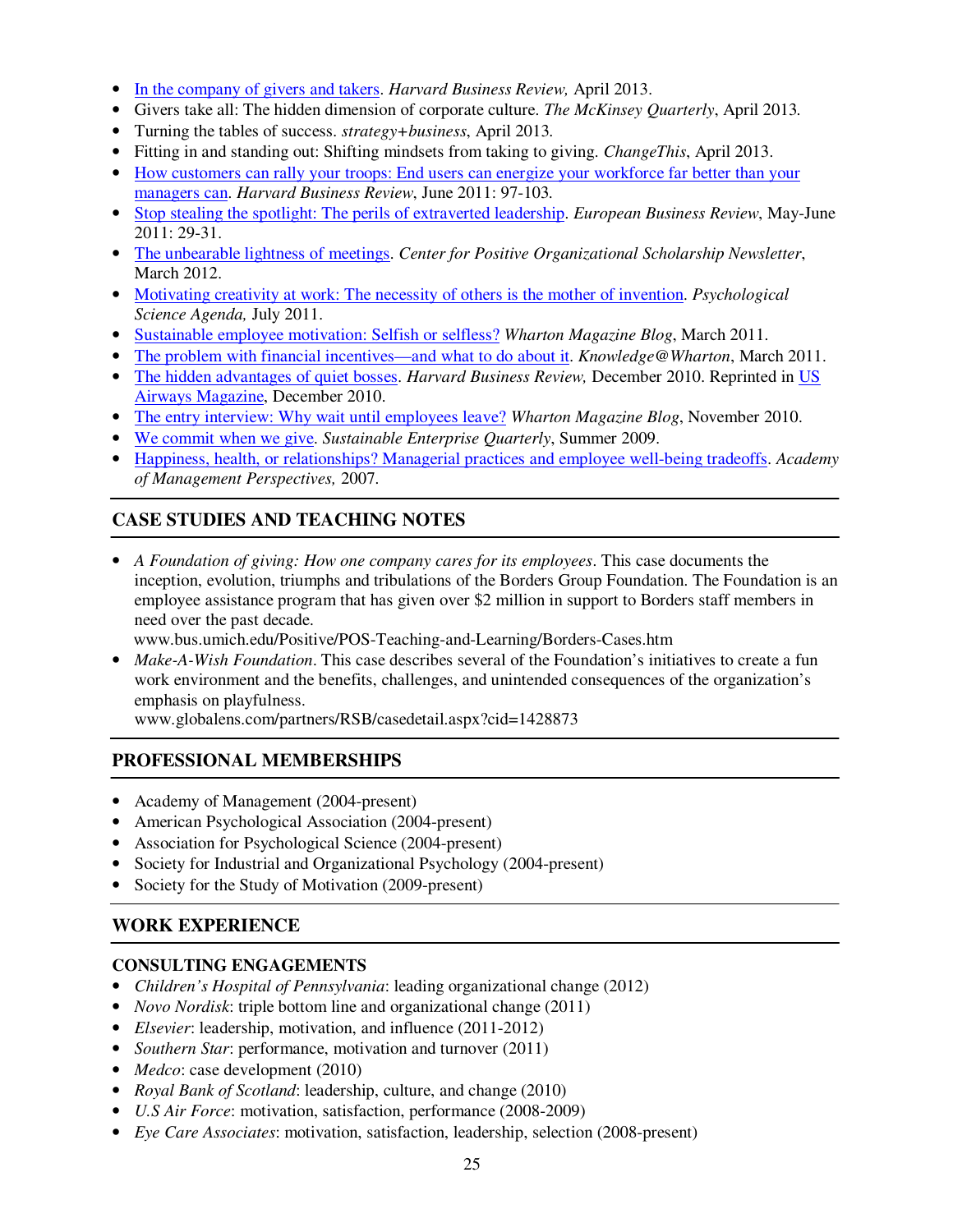- *Novant Health*: authentic relationships (2008-2009)
- *Hampton Roads Sanitation District*: motivation, leadership, selection (2008-2009, 2011-2012)
- *Raleigh Orthopaedic Clinic*: motivation, goals, rewards (2008-2009)
- *Borders Group, Inc.*: program evaluation, organizational commitment (2005-2007)
- *Make-A-Wish Foundation*: recruiting, communication, fundraising (2006-present)
- *University of Michigan and University of North Carolina Development Offices*: motivation, satisfaction, selection and retention, fundraising, annual giving (2004-2009)
- *University of Michigan Health System*: managing change, employee/patient satisfaction (2006-2007)

## **LET'S GO PUBLICATIONS / HARVARD STUDENT AGENCIES**

- *Director of Advertising Sales (2001)*. Earned Harvard Student Agencies Manager of the Year Award for leadership, commitment, and business acumen. Recruited, motivated, and managed staff; led team to profits over \$550,000. Collected unprecedented 100% of accounts receivable. Created new advertising associate position to provide additional student learning experience, salary and profits. Pioneered and directed Let's Go Booklets project, generating revenue to produce and distribute 100,000 booklets for publicity. Initiated focus on client relationships, team strategy meetings, and custom proposals with many favorable results, including over 50% of clients increasing ad packages and one client increasing expenditure from proposed \$40,000 to record \$159,240.
- *Director of Marketing & Business Development (2001–2002).* Co-supervised hiring of 32 editors, 170 researcher-writers, 60 associate editors, and 9 map editors. Planned publicity for series re-launch; instituted promotional partnerships focus; successfully negotiated four partnerships. Directed new scholarly essay and alumni feature projects for all 41 guides. Co-created the first Let's Go online newsletter; initiated internships program to provide new student opportunities.
- *Senior Advertising Associate (2000).* Sold record-setting total of \$608,000 in advertisements in the Let's Go travel guide series. Secured record of over \$230,000 in new clients; persuaded a client to purchase the largest ad package in company history.

## **HARVARD UNIVERSITY CONFLICT RESOURCE CENTER**

• *Conflict mediator (2002).* Licensed in the state of Massachusetts.

## **BOARDS OF DIRECTORS**

#### **MAKE-A-WISH FOUNDATION**

• *Director (2010-2013).* Serving on the Board of the Philadelphia and Susquehanna chapter, a non-profit that has granted the wishes of over 4,000 children with life-threatening medical conditions and receives annual public support of over \$3 million.

#### **LET'S GO PUBLICATIONS AND HARVARD STUDENT AGENCIES**

• *Director and Clerk (2001-2002).* Served on the Board of this \$5.5 million student-run organization that paid \$2.2 million annually in student wages.

## **PERSONAL INTERESTS**

#### *Springboard Diving*

- Harvard University varsity (1999-2000)
- High school All-American (1998-1999)
- Two-time Junior Olympic national qualifier (1997)
- Two-time state finalist (1997-1998, 1998-1999)
- Team captain (1998-1999)

#### *Coaching Springboard Diving*

- Michigan State University Diving Camp (2000-2006)
- Charles River Diving (2000-2003)